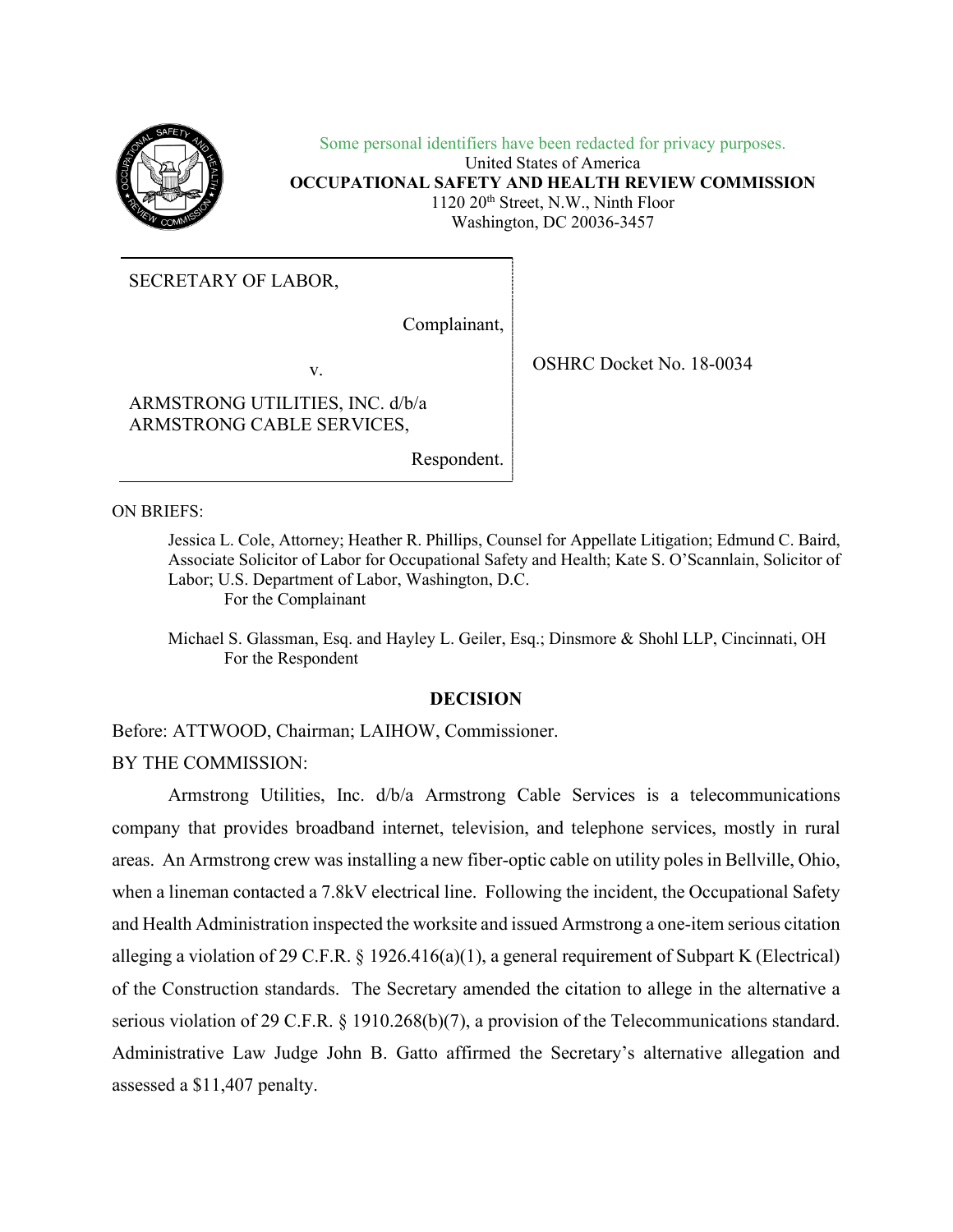For the following reasons, we conclude that the Secretary failed to establish the knowledge element of the alleged violation and therefore vacate the citation.

### **BACKGROUND**

On July 12, 2017, a four-member crew employed by Armstrong was installing fiber-optic cable below an energized electrical line along a mile-long stretch of road in a rural area of Bellville, Ohio. The crew's work involved attaching the fiber-optic cable to steel wire that had been previously installed on the utility poles by another Armstrong crew. Each crew member, including foreman Brian Hilderbrand, was assigned a specific task. Hilderbrand flagged traffic in the road, while Bob Stroup drove a bucket truck with an aerial lift on the road along the path of the utility poles, and Travis Reed unspooled the cable from a cart onto the ground. The fourth crew member, R.M., rode in the truck's bucket and strung the cable along the steel wire between utility poles. This required R.M. to attach the cable to the bucket using a metal clamp with a hook at the end (known as a "becky"), which pulled the cable along while the truck traveled down the road.

Because of the wooded terrain around the utility poles, Stroup had to stop the truck approximately every 30 feet so that R.M. could boom the bucket up into the trees where he would throw a weighted ball attached to the unclamped becky with "mule tape" through the trees; this allowed R.M. to pull the fiber-optic cable along the path of the poles. After throwing the ball, R.M. would boom the bucket out of the trees and Stroup would drive the truck toward the next pole. Once the truck was repositioned, R.M. would boom back up into the trees, locate and grab the tape on the weighted ball, then pull both the becky and cable through the trees.

At the time of the incident, R.M. was working between utility poles 17 and 18, both of which had T-arms and were spaced about 300 feet apart.<sup>[1](#page-1-0)</sup> Shortly before, Hilderbrand saw him throw the weighted ball and start to retrieve it. Hilderbrand then turned and walked to the top of the hill to observe traffic, roughly 30 yards from R.M. When Hilderbrand reached the top of the hill, he heard R.M. make contact with the 7.8kV energized line, which the parties stipulated was ten feet, five inches (125 inches) above the fiber-optic cable at pole 17; four feet, nine inches (57

<span id="page-1-0"></span> $1$  On a pole with T-arms, the two electrical lines (one is energized and the other is "neutral") hang on the outside of the arms, and the steel wire and fiber-optic cable hang below, from the middle of the pole.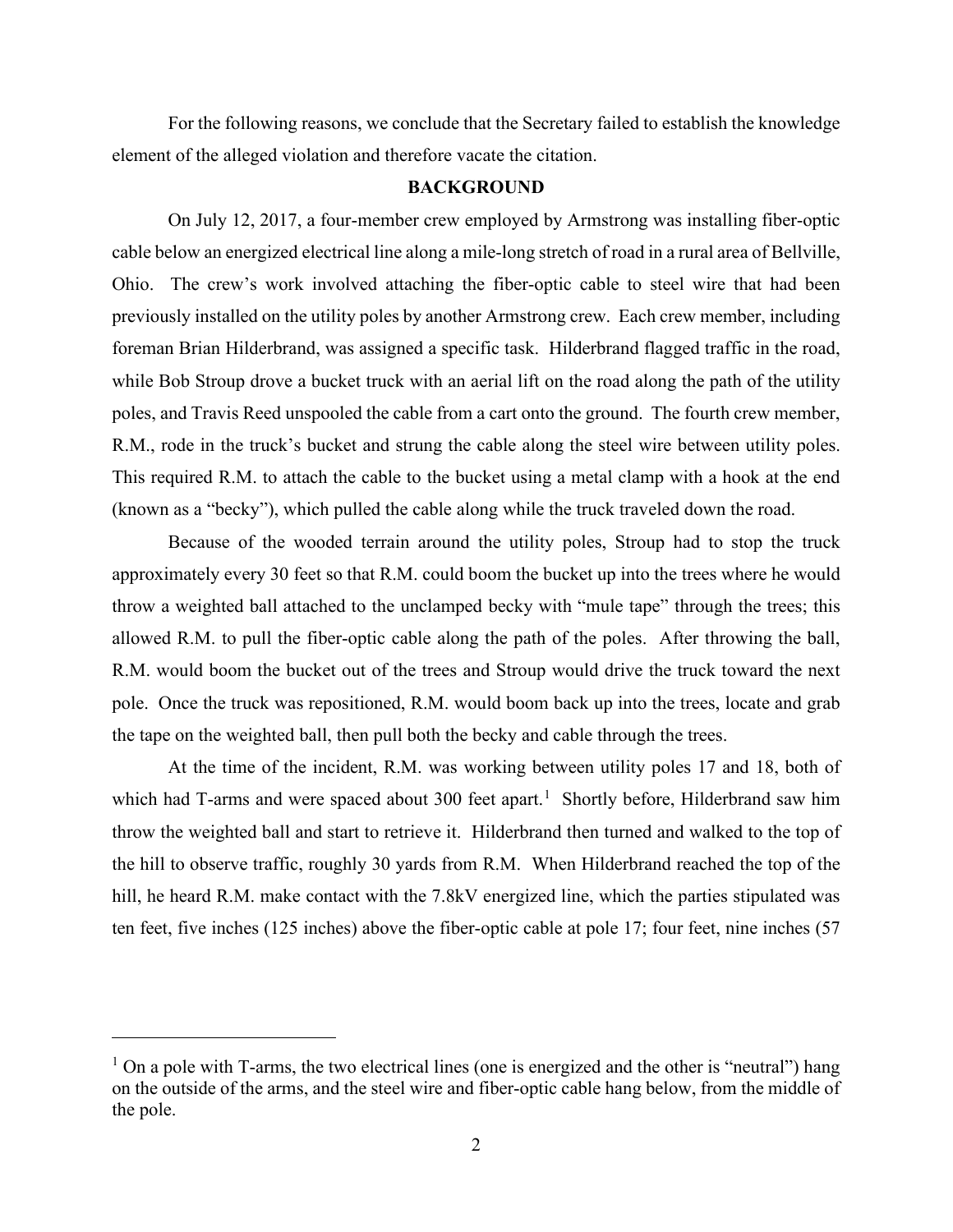inches) above at the mid-span; and five feet (60 inches) above at pole  $18<sup>2</sup>$  $18<sup>2</sup>$  $18<sup>2</sup>$  R.M. suffered electrical shocks and burns.<sup>[3](#page-2-1)</sup>

### **DISCUSSION**

To establish a violation, the Secretary must show by a preponderance of the evidence "that the cited standard applies, there was a failure to comply with the standard, employees were exposed to the violative condition, and the employer knew or could have known of the violative condition with the exercise of reasonable diligence."<sup>[4](#page-2-2)</sup> Aerospace Testing All., No. 16-1167, 2020 WL 5815499, at \*2 (O.S.H.R.C., Sept. 21, 2020) (citing *Briones Util. Co.*, 26 BNA OSHC 1218, 1219 (No. 10-1372, 2016); *Astra Pharm. Prods., Inc.*, 9 BNA OSHC 2126, 2129 (No. 78-6247, 1981), *aff'd in pertinent part*, 681 F.2d 69 (1st Cir. 1982)). On review, Armstrong argues that the judge erred in affirming the  $\S$  1910.268(b)(7) violation and specifically challenges the judge's findings with respect to noncompliance, exposure, and knowledge.<sup>[5](#page-2-3)</sup>

<span id="page-2-0"></span><sup>&</sup>lt;sup>2</sup> Despite the parties' stipulation to these measurements, the judge gave them "little weight," finding that "[t]he record does not indicate that the measurements taken three months later . . . were an accurate indication of the actual measurements on the day of the accident." This was plain error—the parties stipulated to these measurements and the Secretary never disputed their accuracy for purposes of the citation. *See Fed. Deposit Ins. Corp. v. St. Paul Fire & Marine Ins. Co.*, 942 F.2d 1032, 1038 (6th Cir. 1991) ("Stipulations voluntarily entered by the parties are binding, both [on the trial court and on the appeals court].").

<span id="page-2-1"></span> $3$  The record does not establish what caused R.M. to breach the minimum approach distance (MAD) and contact the energized line.

<span id="page-2-2"></span> $4$  In general, "[w]here it is highly probable that a Commission decision would be appealed to a particular circuit, the Commission has . . . applied the precedent of that circuit in deciding the case—even though it may differ from the Commission's precedent." *Kerns Bros. Tree Serv.*, 18 BNA OSHC 2064, 2067 (No. 96-1719, 2000). The worksite here was in Ohio, which is within the Sixth Circuit, and Armstrong's headquarters are in Pennsylvania, which is within the Third Circuit. *See* 29 U.S.C. § 660(a) (employers may seek review in the circuit in which the violation occurred, the circuit in which the employer's principal office is located, or in the District of Columbia Circuit); 29 U.S.C. § 660(b) (Secretary may seek review in the circuit where the violation occurred or in the circuit in which the employer's principal office is located).

<span id="page-2-3"></span> $<sup>5</sup>$  Armstrong does not challenge the judge's determination that the provision cited by the Secretary</sup> in the alternative applied here. The company does argue that if the Commission affirms the alleged violation, it was the result of unpreventable employee misconduct. Given our conclusion that the knowledge element of the Secretary's case has not been established, we do not reach the company's affirmative defense. *See Mountain States Tel. & Tel. Co.*, 9 BNA OSHC 2151, 2152 (No. 13266, 1981) ("Unpreventable employee misconduct is an affirmative defense [to be considered after]...conclud[ing] that the Secretary has made out a prima facie case of a violation.").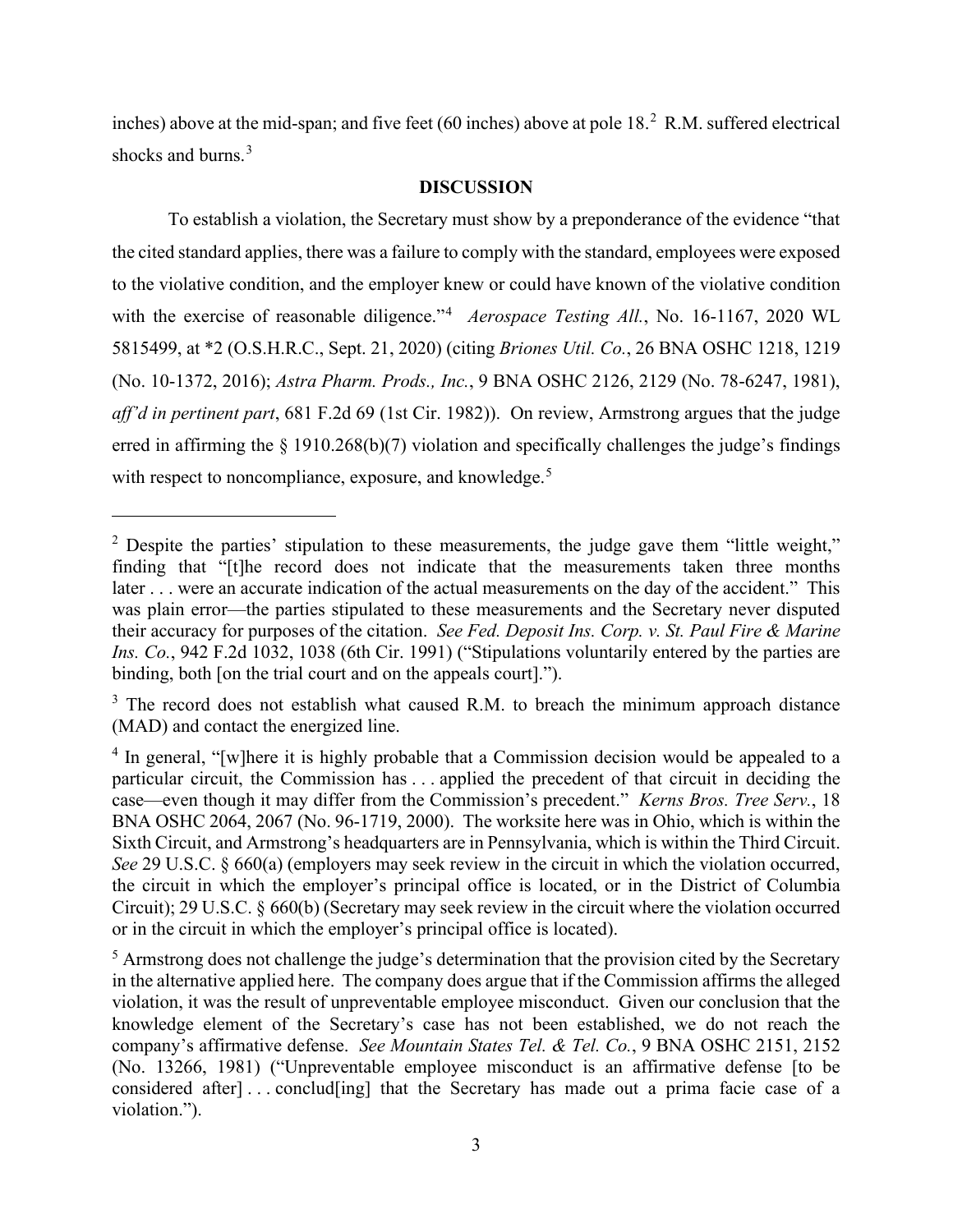### **I. Noncompliance and Exposure**

For 2Kv to 15Kv power lines, § 1910.268(b)(7) requires that an employee maintain a 24 inch minimum approach distance (MAD) "unless" one of the provision's enumerated exceptions has been implemented: (1) the employee is wearing insulated gloves or otherwise guarded; (2) the lines are insulated or grounded; or (3) the lines are deenergized.<sup>[6](#page-3-0)</sup> 29 C.F.R. § 1910.268(b)(7). Here, there is no dispute that none of these exceptions were implemented by Armstrong.

The judge concluded that the Secretary established noncompliance because R.M. breached the MAD when he contacted the energized line. On review, Armstrong claims that this finding amounts to strict liability because "there is absolutely no evidence that *any* action or inaction by Armstrong failed to ensure that workers did not violate the 24[-]inch safe approach distance."[7](#page-3-1) We reject the company's argument. Armstrong failed to comply with the cited requirements

# <span id="page-3-0"></span> $6$  Section 1910.268(b)(7) states:

(i) The employee is insulated or guarded from the energized parts (insulating gloves rated for the voltage involved shall be considered adequate insulation), or

(ii) The energized parts are insulated or guarded from the employee and any other conductive object at a different potential, or

(iii) The power conductors and equipment are deenergized and grounded.

<span id="page-3-1"></span><sup>7</sup> Relying on *Diebold v. Marshall*, 585 F.2d 1327, 1333 (6th Cir. 1978), Armstrong also argues that the Secretary failed to prove " 'the existence of a specific and technologically feasible means of compliance' " because the means of compliance the Secretary claims would have prevented R.M.'s breach of the MAD—inspecting the mile-long "run" (which encompasses the road and the surrounding conditions, including the utility poles, wires, and trees) and communicating changes in the distance between the energized line and steel wire to employees—are found nowhere in the statute or interpretive guidance and contradict industry practice. As explained below in our discussion of knowledge, we conclude that Armstrong acted reasonably in conducting a pre-work inspection and providing sufficient instructions to its employees. Nonetheless, the company failed to comply with § 1910.268(b)(7), which is a hybrid performance and specification standard in that it sets forth the MAD the employer "shall ensure" (the performance part of the standard) unless the employer provides protective equipment for its employees or takes certain protective measures (the specification part of the standard). Absent the use of any of the protective measures specified in the standard, the company had notice that it must otherwise "ensure" R.M. did not breach the 24-inch MAD, which it failed to do given that contact was made.

*Approach distances to exposed energized overhead power lines and parts.* The employer shall ensure that no employee approaches or takes any conductive object closer to any electrically energized overhead power lines and parts than prescribed in Table R-2, unless: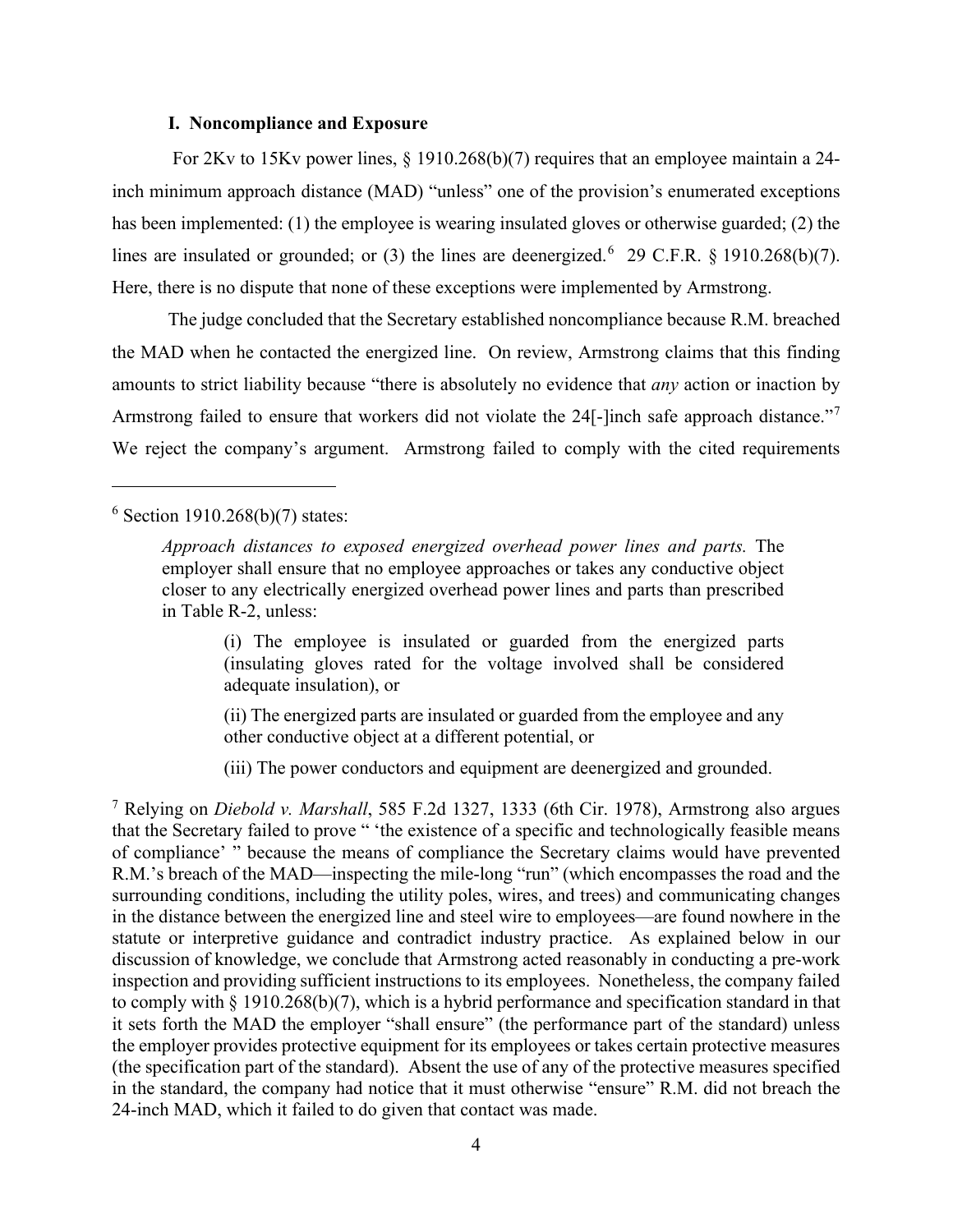because none of the standard's protective measures were in place when R.M. breached the MAD and contacted the energized line, and the company did not otherwise "ensure" he did not breach the MAD.<sup>[8](#page-4-0)</sup> This finding does not render Armstrong strictly liable for the alleged violation because noncompliance is but one element of the Secretary's prima facie case; here, the Secretary must also prove exposure, as well as knowledge. *See S. Pan Servs. Co.*, 25 BNA OSHC 1081, 1090 (No. 08-0866, 2014), *aff'd*, 685 F. App'x. 692 (11th Cir. 2017) (unpublished).

As to exposure, the Secretary must show either that employees were actually exposed to the violative condition (through injury or death) or that it is reasonably predictable they have been or will be in the zone of danger posed by the condition. *Dover High Performance Plastics, Inc.*, No. 14-1268, 2020 WL 5880242, at \*2 (O.S.H.R.C., Sept. 25, 2020); *see also Aerospace Testing*, 2020 WL 5815499, at \*3 n.3. Here, the judge found "[t]here can be no dispute that [R.M.] was exposed to the hazard" because he "made physical contact with the electrical [line]."

Armstrong argues that R.M.'s exposure to the energized line was not reasonably predictable because he was not required to breach the MAD to do his job. But the Secretary "need not show that an employee's exposure was 'reasonably predictable' where there is actual exposure." *George J. Igel & Co. v. OSHRC*, 50 F. App'x. 707, 713 (6th Cir. 2002) (unpublished); *see also Par Elec. Contractors, Inc.*, 20 BNA OSHC 1624, 1626 (No. 99-1520, 2004) ("[W]ounds described in his autopsy report indicate that . . [the electrocuted employee] also was clearly

<span id="page-4-0"></span><sup>&</sup>lt;sup>8</sup> While Commissioner Laihow agrees that Armstrong failed to comply with  $\S$  1910.268(b)(7), she cannot help but notice that the standard, as written, coupled with current industry standards and practices, leaves employers like Armstrong in a very difficult position. Without considering the MAD, the specific compliance measures set forth in subsections (i)-(iii) pose their own complex challenges. Although subsection (i) contemplates the use of personal protective equipment, Armstrong Safety Coordinator Joe Bellis testified that the bucket trucks Armstrong employees work from cannot be insulated because the insulation interferes with communications. Likewise, subsection (ii) theoretically allows employers to comply with the standard by providing employees with insulated blankets, but this seems impractical for the type of work being performed here indeed, employees would have to insulate long distances of energized line or constantly place and remove insulating material as they progressed down the road. Doing that would no doubt impact efficiency and, more significantly, could be counterproductive to safety. Finally, Bellis' undisputed testimony made clear that power companies are unwilling to deenergize their lines while telecom work is being performed, rendering subsection (iii) moot. In sum, Commissioner Laihow recognizes that the standard's three specified alternatives may not always be feasible or practical. In this case, however, none of these alternatives were implemented and the MAD was breached.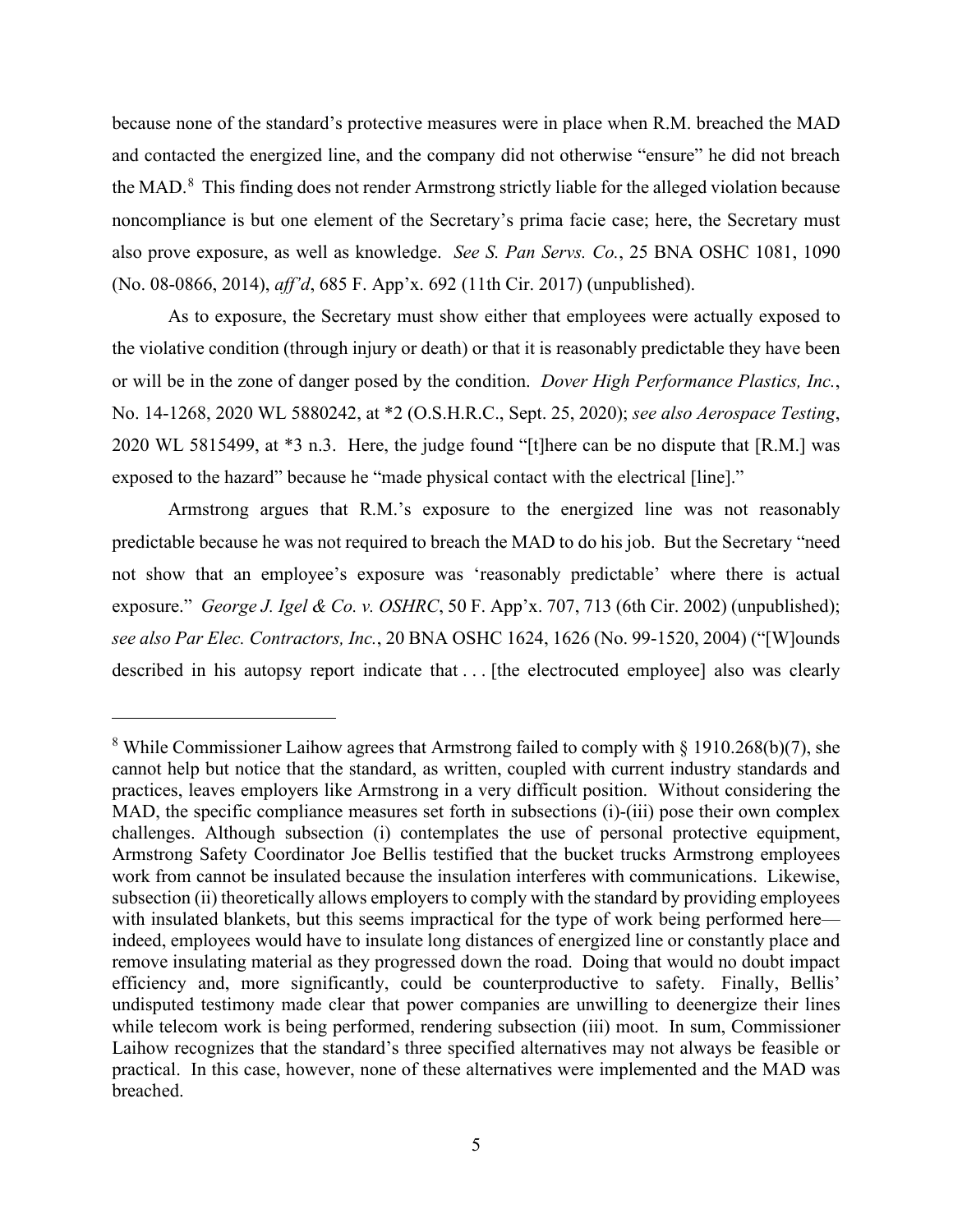exposed to the hazardous condition."). The parties stipulated that R.M. "sustained electrical shock injuries after contacting" the energized line. Accordingly, we find that the Secretary has established actual exposure.

### **II. Knowledge**

To establish knowledge, the Secretary must show by a preponderance of the evidence "that the employer knew of the hazardous condition, or could have known through the exercise of reasonable diligence." *Mountain States Contractors, LLC v. Perez*, 825 F.3d 274, 283 (6th Cir. 2016) (citing *Carlisle Equip. Co. v. Sec'y of Labor*, 24 F.3d 790, 792-93 (6th Cir. 1994)). Here, the Secretary alleges that with the exercise of reasonable diligence, Armstrong could have known of the violative condition.

"When considering the question of reasonable diligence, the [Commission] looks to a number of factors including: 'an employer's obligation to inspect the work area, to anticipate hazards to which employees may be exposed, and to take measures to prevent the occurrence.'" *Mountain States Contractors*, 825 F.3d at 285 (quoting *Kokosing Constr. Co. v. OSHRC*, 232 F. App'x. 510, 512 (6th Cir. 2007) (unpublished)); *see also Jacobs Field Servs. N. Am.*, 25 BNA OSHC 1216, 1218 (No. 10-2659, 2015). The Commission also considers whether the employer has adequate work rules and training programs and has adequately supervised employees. *Precision Concrete Constr.*, 19 BNA OSHC 1404, 1407 (No. 99-0707, 2001) (citing *Pride Oil Well Serv.*, 15 BNA OSHC 1809, 1814 (No. 87-0692, 1992)).

In concluding that the Secretary established constructive knowledge here, the judge found that "reasonable diligence required Armstrong to inspect their run for significant changes in working conditions, such as the easily-observable 5-foot" decrease in distance between the steel wire and electrical line where R.M. was working when he contacted the energized line.<sup>[9](#page-5-0)</sup> The judge also relied on testimony from Armstrong's expert witness to find that "it would be important for the worker in the bucket to know about such a decrease in the distance . . . ." On review,

<span id="page-5-0"></span><sup>&</sup>lt;sup>9</sup> As the judge recognized, the knowledge of a supervisor or foreman can be imputed to the company. *See Jersey Steel Erectors*, 16 BNA OSHC 1162, 1164 (No. 90-1307, 1993), *aff'd*, 19 F.3d 643 (3d Cir. 1994) (unpublished) (imputing constructive knowledge of supervisor to the company); *see also Tampa Shipyards Inc.*, 15 BNA OSHC 1533, 1537 (No. 86-0360, 1992) (consolidated) (same). The judge, however, did not explicitly find that Hilderbrand, asthe foreman on this worksite, failed to exercise reasonable diligence and that this failure could be imputed to Armstrong. As our analysis demonstrates, this is contrary to the record and how the parties argued this aspect of the case.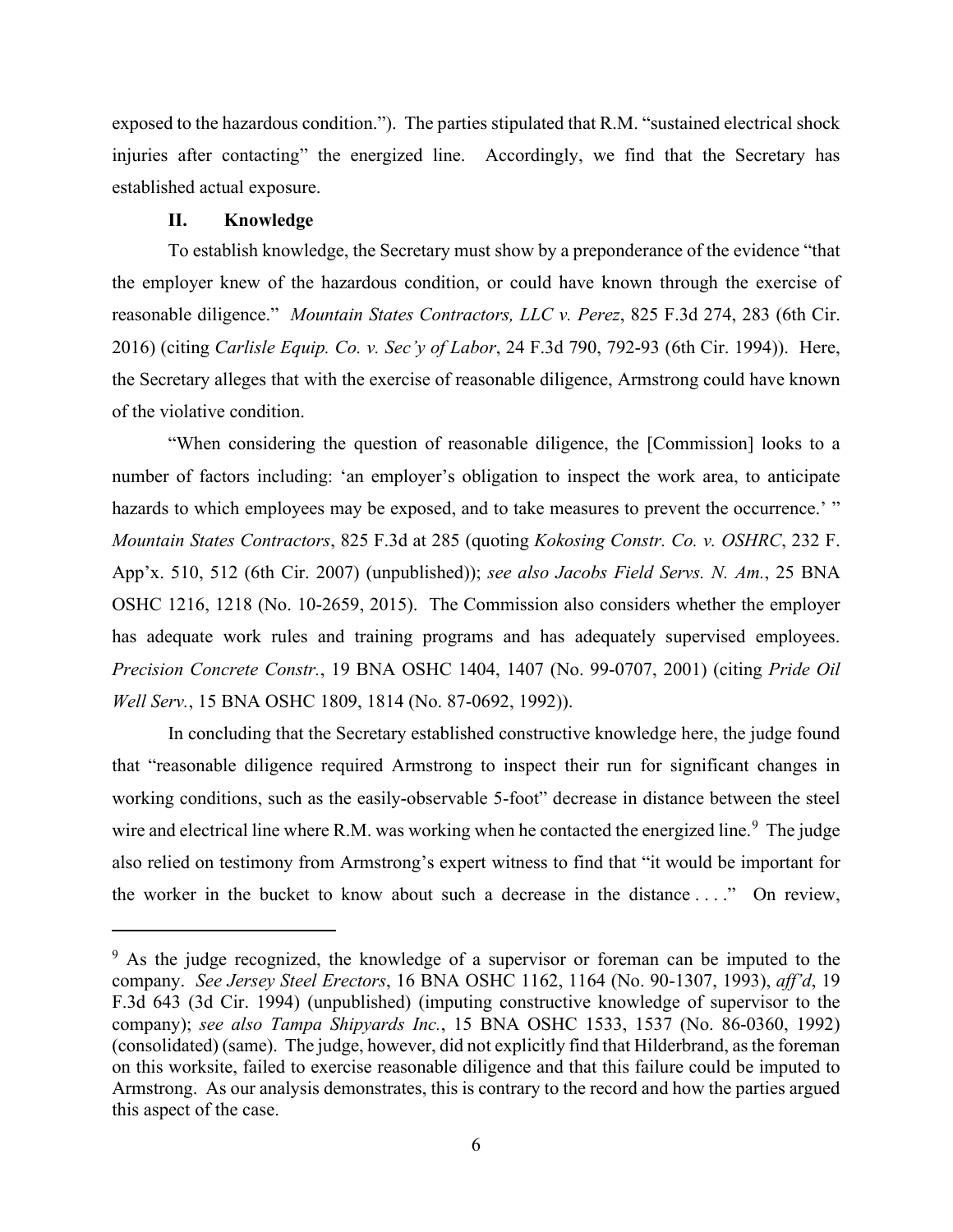Armstrong maintains that Hilderbrand exercised reasonable diligence based upon his pre-work inspection and the related instructions he gave the crew. The company also disputes the Secretary's claim that it lacked an adequate work rule to address the violative condition. For the following reasons, we agree with Armstrong that it exercised reasonable diligence and could not have known of the violative condition.

# *Pre-Work Inspection and Instructions*

The judge agreed with the Secretary that Armstrong's pre-work inspection should have included consideration of the "gap" between the electrical line and steel wire. Specifically, the judge faulted Hilderbrand's inspection given his testimony that linemen typically work with the steel wire at shoulder level, which the judge found places "an employee's head above the lower wire and within the 40-inch gap between [the wire and the] line[] and at least as close as 32 inches from the electrical [line], leaving little margin of error to maintain a minimum 24-inch clearance." On review, Armstrong disputes the judge's calculations as they relate to this project because, according to the company, the electrical line and steel wire were at least 57 inches apart at their nearest point and even if a lineman's head were 32 inches from an energized electrical line, it would still be outside the required 24-inch MAD.

Armstrong is correct that the purported 32-inch clearance between a lineman and an electrical line does not reflect the conditions present at the worksite. The minimum stipulated distance—57 inches at mid-span—exceeded the MAD, and at pole 17 near where the incident occurred, the stipulated difference was 125 inches. Hilderbrand testified that he was specifically able to estimate the clearance between the electrical line and steel wire at poles 17 and 18 because it was "visually apparent" and that the clearance was "at least eight feet" (96 inches) at the location of the incident, which was "a little more" than 50 feet from pole 17. Donald Tacik, former vicepresident of operations for Armstrong and current president of a sister company within the Armstrong corporate group, also testified that when he visited the worksite after the incident, "it was measured that we were 92 inches away from the electrical line at 66 feet, from Pole 17, which is where the accident occurred." Thus, Hilderbrand reasonably assumed during his pre-work inspection that the clearance would not place R.M. within the MAD. *See Tex. A.C.A., Inc.*, 17 BNA OSHC 1048, 1051 (No. 91-3467, 1995) ("[T]he employer's duty is to take *reasonably* diligent measures to inspect its worksite and discover hazardous conditions . . . .") (emphasis in original).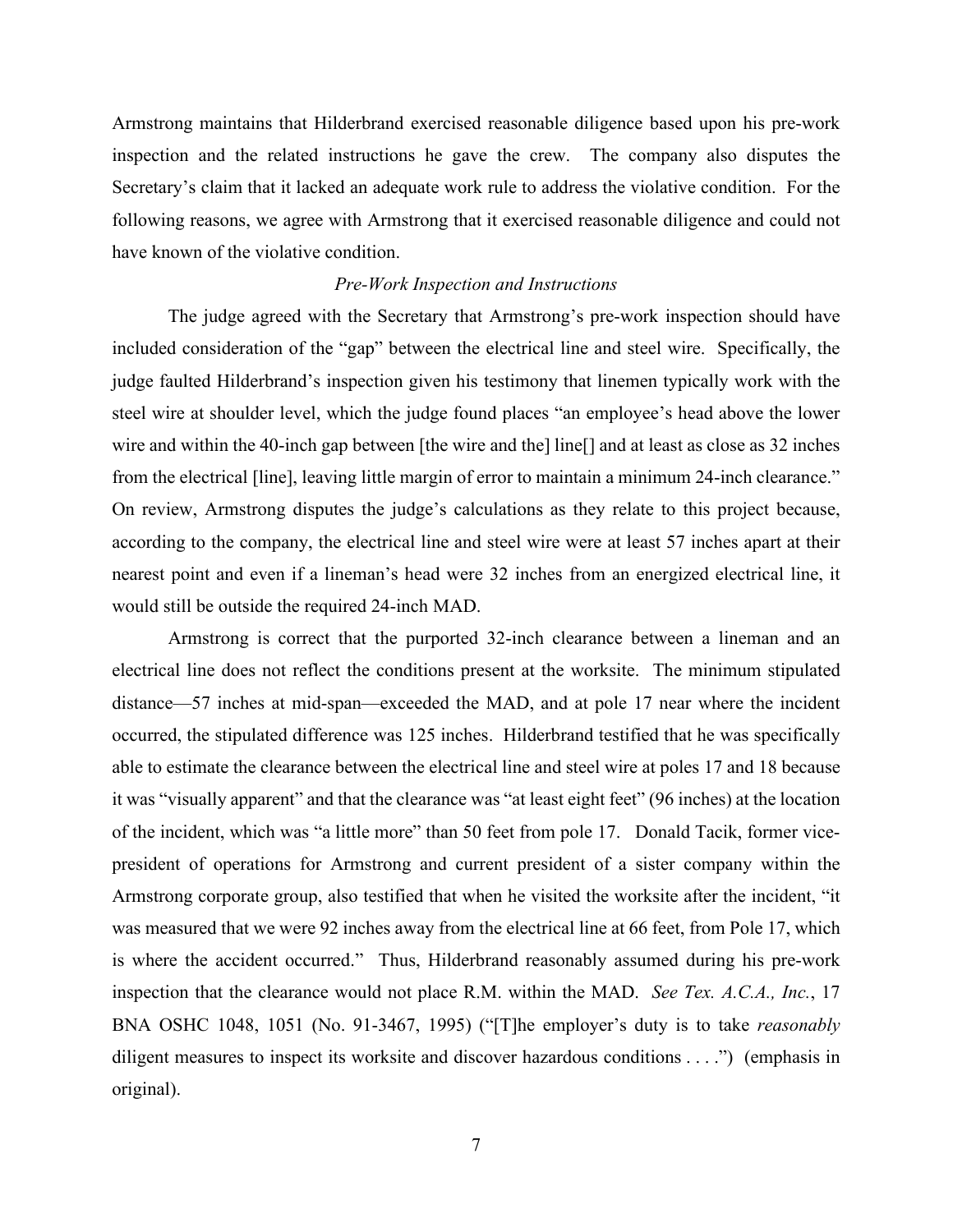We also reject the Secretary's claim on review that the foreman's pre-work inspection was inadequate because "when the employees drove the [run] before beginning their work, Mr. Hilde[r]brand was not even in the same truck as the rest of the crew[.]" Although Hilderbrand did drive the lead truck while Stroup and R.M. followed him in the bucket truck, the foreman made clear that after they drove the run, he and the crew took time to review the project's blueprints<sup>[10](#page-7-0)</sup> and discuss the work to be done:

I got the prints out and I showed [R.M.], and I even asked him, I said did you see the run on the way in, and [R.M.] and Stroup both clarified yes, they said look like a lot of trees. I said, yes, it [isn't] the most pleasant run but we've done this before plenty of times, and I even explained to him, I said at the top of the hill is where the T-poles start. I said to be extra careful up there.

Indeed, Hilderbrand further testified that "[R.M.] was in the bucket sitting there, [and he] got out. I laid the prints right on the bucket and showed him the run." And Hilderbrand emphasized to the crew: "[W]hen we get to this next pole is where the cross arms start and the pine trees. I said to be careful through there." Given these actions, it is insignificant that the crew rode in two vehicles rather than one during their pre-work inspection. As such, we find that Armstrong made "a reasonable effort to anticipate the particular hazards to which" R.M. was exposed at the worksite. *Automatic Sprinkler Corp. of Am.*, 8 BNA OSHC 1384, 1387 (No. 76–5089, 1980).

As for Hilderbrand's instructions to the crew, we disagree with the judge that reasonable diligence required the foreman to inform R.M. of the decrease in distance between the electrical line and steel wire at poles 17 and 18. As Armstrong points out on review, the judge himself found that the change in distance was "easily-observable." Moreover, the record supports Armstrong's claim that its employees were experienced and trained to avoid electrical lines, including R.M., who as Armstrong points out had "a history of safe practices and was following company procedures and industry standards immediately preceding the incident." *See S.J. Louis Constr. of Tex.*, 25 BNA OSHC 1892, 1895 (No. 12-1045, 2016) (specificity of an employer's instructions to an employee must be commensurate with the employee's training and experience).

<span id="page-7-0"></span> $10$  Armstrong's design and draft department creates these blueprints, which show where segments begin and end, the height of all attachments on the poles, as well as where Armstrong will attach its hardware. Tacik testified that the prints also "show the poles relative to streets, roads, [and] other major obstacles that have been identified in the fielding process, in the field engineer's work."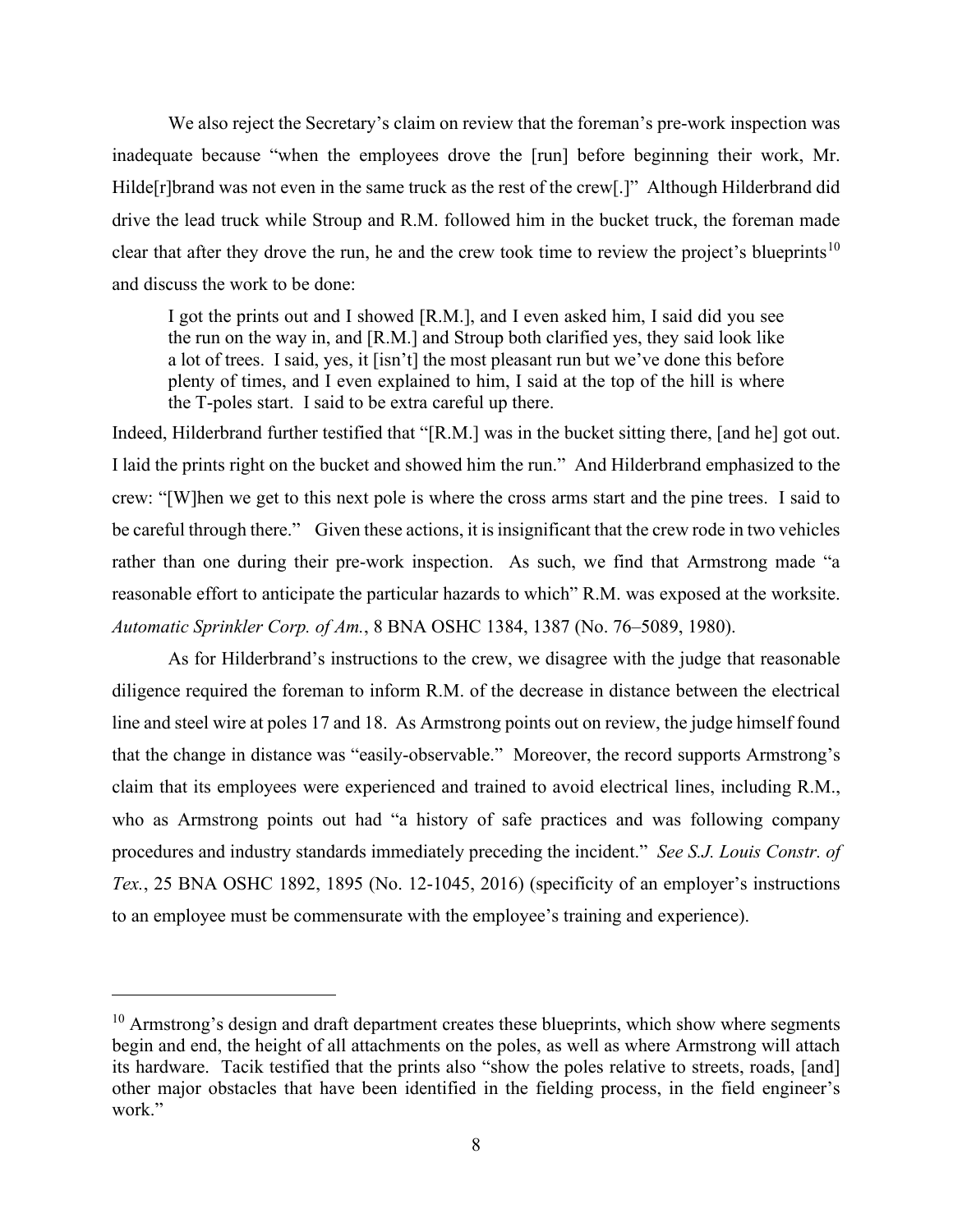According to Hilderbrand's undisputed testimony, R.M. had performed fiber-optic cable installation work for 23 years and had experience working in trees and on hilly terrain, both at Armstrong and as a tree trimmer before he joined the company. While Hilderbrand acknowledged that the terrain for this particular project was "bad," he also testified that his crew, including R.M., worked among hills and trees most of the time. In addition to his extensive work experience, there is no dispute that R.M. had attended several Armstrong safety meetings and training sessions regarding electrical hazards that directly communicated the approach distance requirements set forth in § 1910.268(b)(7), Table R-2. Hilderbrand was not only aware of R.M.'s training and experience when he gave the crew instructions after they drove the run but had himself attended some of the same training sessions as R.M.

Moreover, Armstrong's expert witness, James Orosz, an electrical engineer with experience in the telecommunications industry, testified that "R.M. was provided adequate training, both classroom type training and on-the-job training, [and] his record [shows] . . . that he was an experienced and accomplished, qualified communications employee." According to Orosz, "the worker is trained to identify the hazard," such as lines of different voltages, and "the two-foot approach distance would be the common" MAD for work in telecommunications. He further opined that Armstrong did not require R.M. to do anything he was not trained to do. *Cf. N. Landing Line Constr. Co.*, 19 BNA OSHC 1465, 1472 (No. 96-0721, 2001) (supervisor knew employee was not a trained electrician yet permitted him to work near energized line). Although, as noted, the judge relied on Orosz's testimony that the line clearance would have been "important" for R.M. to know, the expert qualified this statement, testifying that it is "not necessarily required, because regardless of the work, the worker has that two-foot approach distance, and must stay in the communications space." Orosz further testified that it was R.M. who had the better vantage point to assess the change in distance between the electrical line and the steel wire, as a lineman's knowledge of such a change comes from "observing the line itself, while the worker is an elevated position."

The record simply does not support the Secretary's claim that information about the decrease in distance was critical for Hilderbrand to identify for R.M. given these circumstances. The Secretary presented no evidence or expert testimony to rebut Orosz's opinion or otherwise show that R.M.'s training or work experience was insufficient to allow him to make this evaluation. *See LJC Dismantling Corp.*, 24 BNA OSHC 1478, 1481-82 (No. 08-1318, 2014) (in arguing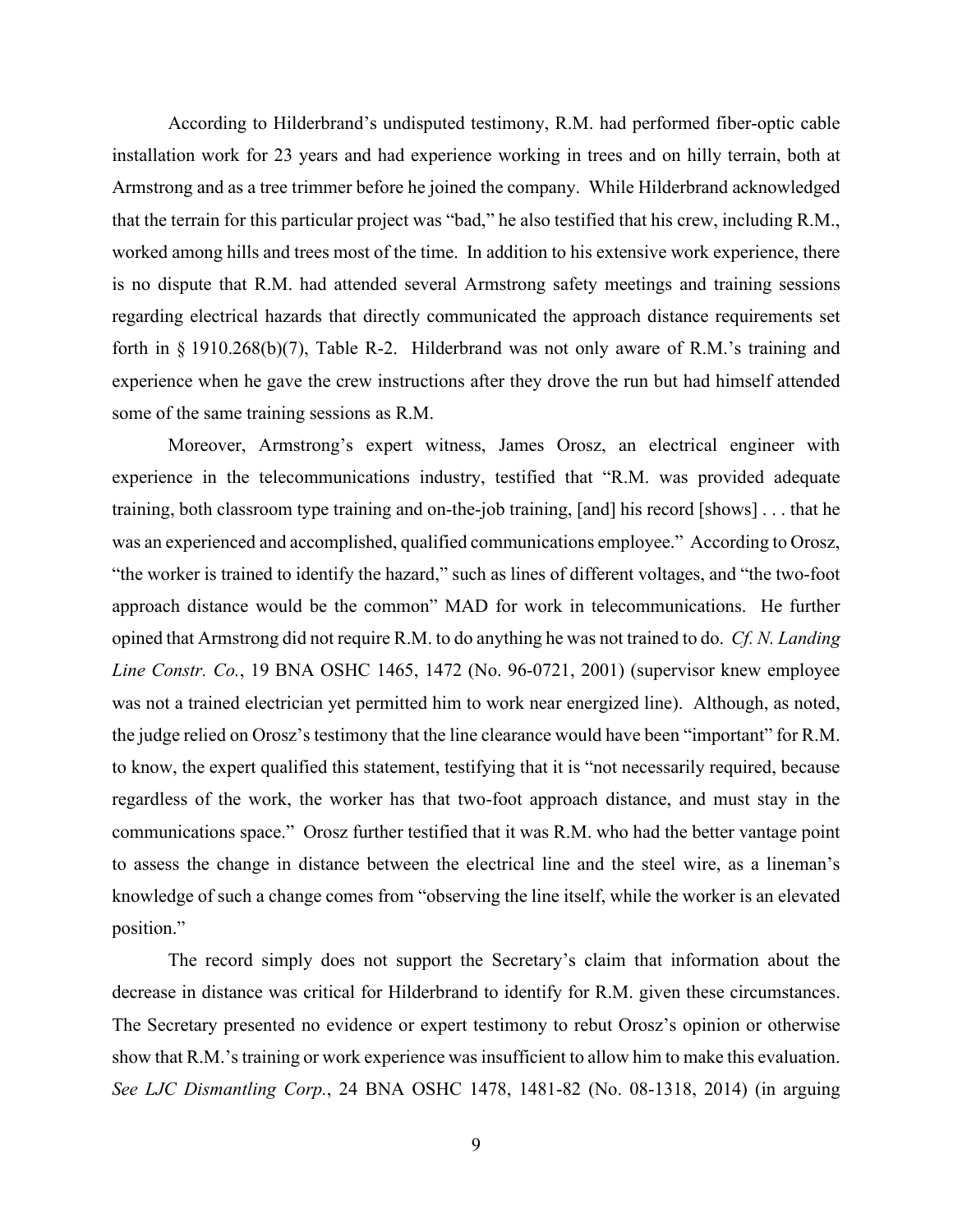employer should have discounted employee's prior training and given more specific instructions, Secretary has the burden to show the employer should have been aware employee's training was deficient and what instructions would have been necessary under the circumstances). And there is no evidence R.M. had a poor safety history or previously failed to follow safety requirements such that Armstrong should have anticipated that R.M. would breach the MAD. *See id.* (absent evidence of employee failing to comply with safety requirements, Secretary has not demonstrated employer should have anticipated cited provision would be violated).

In sum, R.M. was an experienced lineman, and Armstrong had adequately trained him to recognize and avoid the electrical hazards associated with his work. *See MasTec N. Am., Inc.*, No. 15-1574, 2021 WL 2311875, at \*3 (O.S.H.R.C., Mar. 2, 2021) (finding supervisor, who was aware of lineman's four years of experience, completed training, and history of no accidents, exercised reasonable diligence in relying on the lineman not to breach the MAD without properly insulating the energized line); *S.J. Louis Constr.*, 25 BNA OSHC at 1895.

# *Work Rule*

The Secretary claims on review that although Armstrong had "an informal rule requiring employees to stay forty inches away from energized lines," the rule "does not account for accidental contact" and is merely a "general warning" insufficient for installing cable "in areas like [this one], where it is difficult to see the power lines." Armstrong responds that its training program provides "unmistakably clear guidance that [employees] must remain at least 24 inches from high-voltage electrical lines." We agree with Armstrong.

The evidence shows that Armstrong "model[ed]" its work rule "on the applicable requirements." *El Paso Crane & Rigging Co.*, 16 BNA OSHC 1419, 1425 n.6 (No. 90-1106, 1993). Armstrong's safety manual states that employees must stay a minimum of 24 inches away from electrical lines with a voltage range between 2Kv and 15Kv. In short, Armstrong's work "rule reflects the requirements of the cited standard." *Stahl Roofing, Inc.*, 19 BNA OSHC 2179, 2181 (No. 00-1268, 2003) (consolidated). Accordingly, we find that the rule is sufficient for purposes of reasonable diligence. *See MasTec*, 2021 WL 2311875, at \*5. *Cf. Pride Oil Well Serv.*, 15 BNA OSHC at 1815 (finding safety program inadequate when employer "failed to formulate and implement adequate work rules and training programs" to ensure employee was informed of appropriate safety considerations).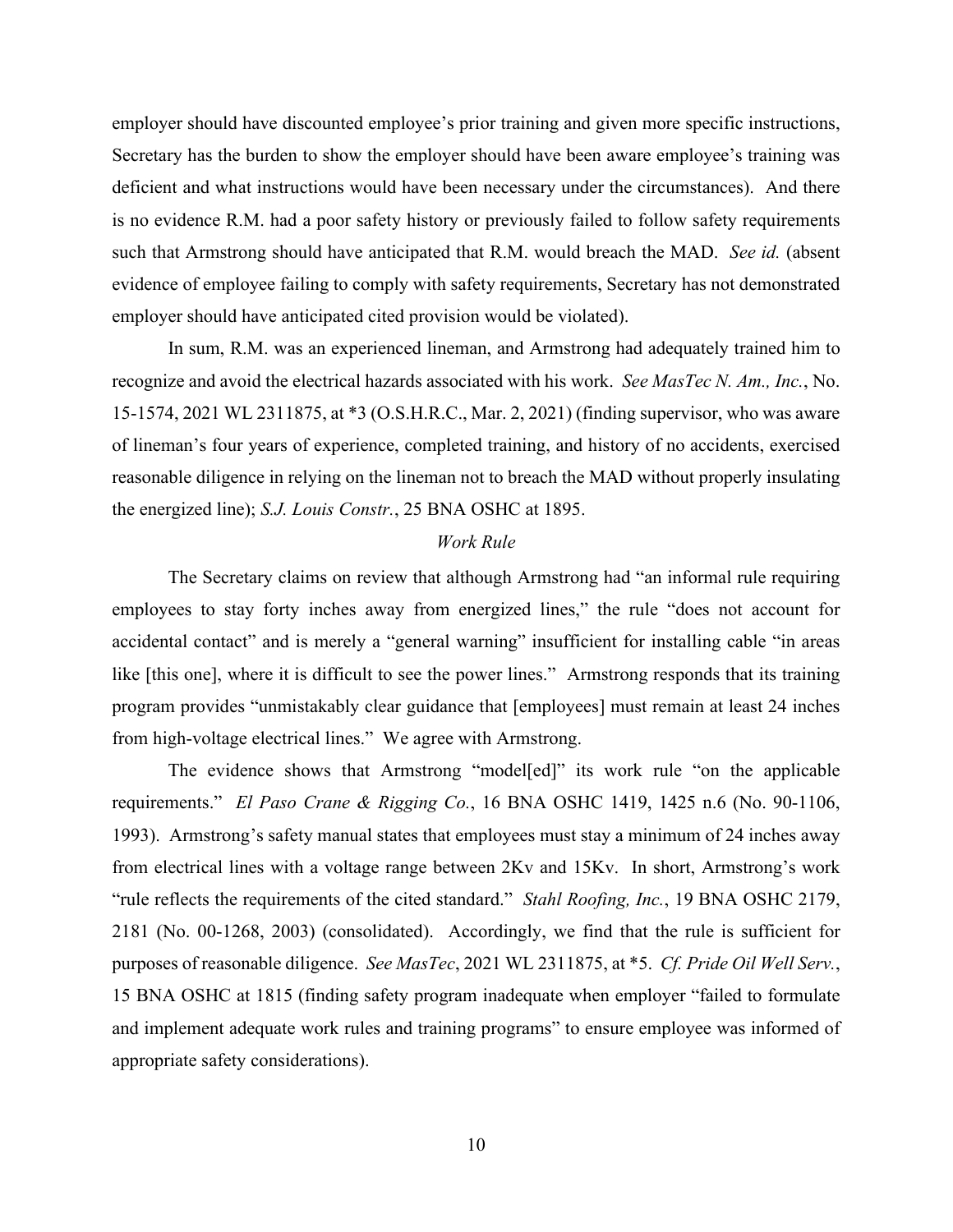# **CONCLUSION**

For all of these reasons, we conclude that the Secretary failed to establish that Armstrong had knowledge of the violative condition. Accordingly, we reverse the judge and vacate the citation.

SO ORDERED.

/s/ Cynthia L. Attwood Chairman

/s/

Dated: September 24, 2021 Commissioner

Amanda Wood Laihow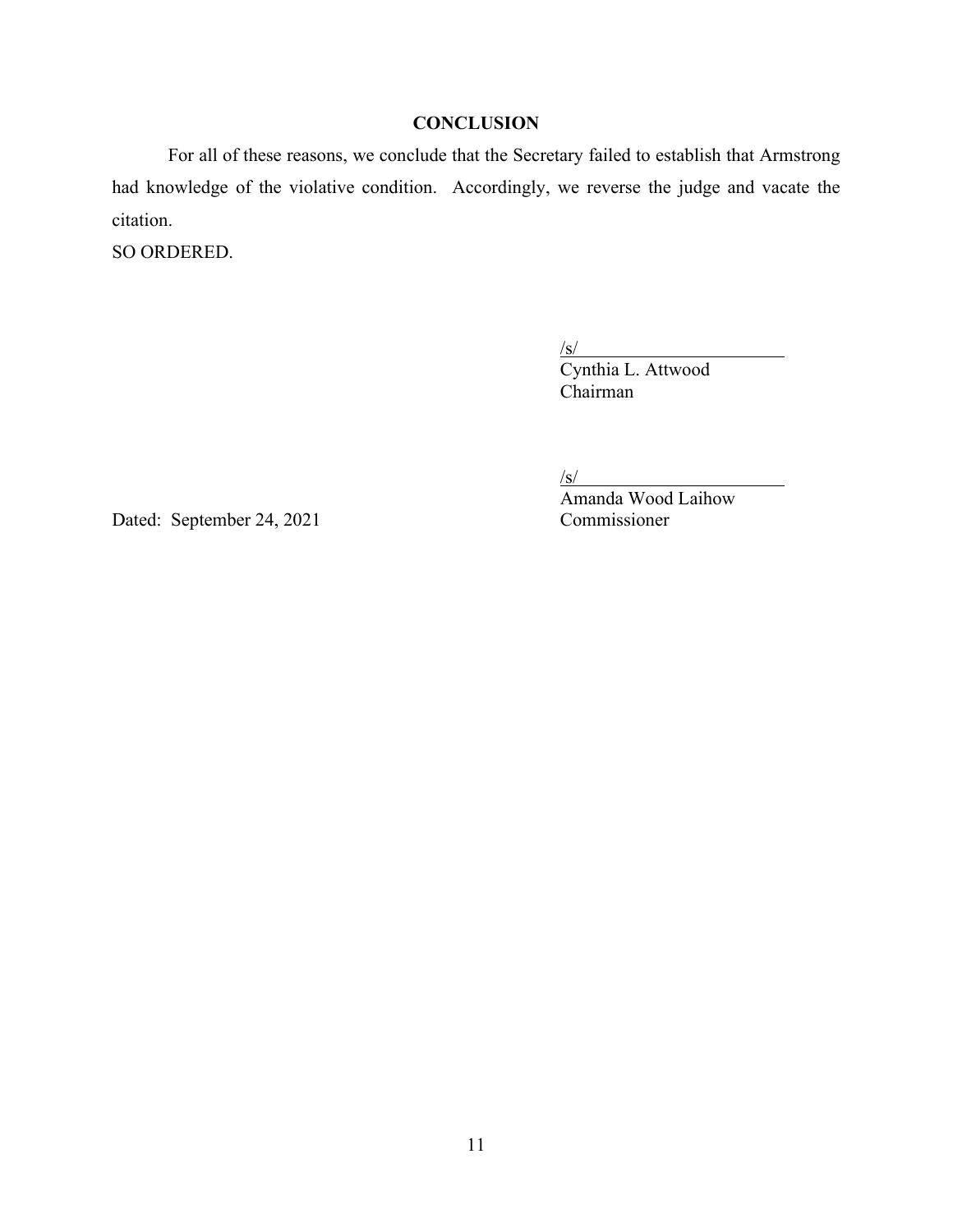# Some personal identifiers have been redacted for privacy purposes.



United States of America **OCCUPATIONAL SAFETY AND HEALTH REVIEW COMMISSION** 1120 20th Street, N.W., Ninth Floor Washington, DC 20036-3457

ACTING SECRETARY OF LABOR, [1](#page-11-0) Complainant,

ARMSTRONG UTILITIES, INC. d/b/a ARMSTRONG CABLE SERVICES, Respondent.

v. OSHRC Docket No. **18-0034**

# **DECISION AND ORDER**

### **Attorneys and Law firms**

Adam Lubow, Attorney, Office of the Solicitor, U.S. Department of Labor, Cleveland, OH, for Complainant.

Michael S. Glassman, Attorney, Dinsmore & Shohl, LLP, Cincinnati, OH, for Respondent.

**JUDGE:** John B. Gatto, United States Administrative Law Judge.

### **I. INTRODUCTION**

This case arose from an accident that resulted in severe electrical shocks and burns to an employee of Armstrong Utilities, Inc., d/b/a Armstrong Cable Services ("Armstrong") when it was installing a new fiber optic cable on utility poles in Belleville, Ohio. Armstrong was subsequently cited<sup>[2](#page-11-1)</sup> by the United States Department of Labor's Occupational Safety and Health Administration ("OSHA") for an alleged "serious" violation of the Occupational Safety and Health Act of 1970 (the Act), 29 U.S.C. §§ 651–678, for violating 29 C.F.R. § 1926.416(a)(1),

<span id="page-11-0"></span><sup>&</sup>lt;sup>1</sup> Pursuant to Federal Rule of Civil Procedure 25(d), the Acting Secretary of Labor, is automatically substituted as the party in interest for the former Secretary of Labor.

<span id="page-11-1"></span><sup>&</sup>lt;sup>2</sup> The Secretary of Labor delegated his authority under the Act to the Assistant Secretary of Labor for Occupational Safety and Health, who heads OSHA, and assigned responsibility for enforcement of the Act to OSHA. *See* 65 Fed.Reg. 50017 (2000). The Assistant Secretary has redelegated his authority to OSHA's Area Directors to issue citations and proposed penalties to enforce the Act. *See* 29 C.F.R. §§ 1903.14(a) and 1903.15(a).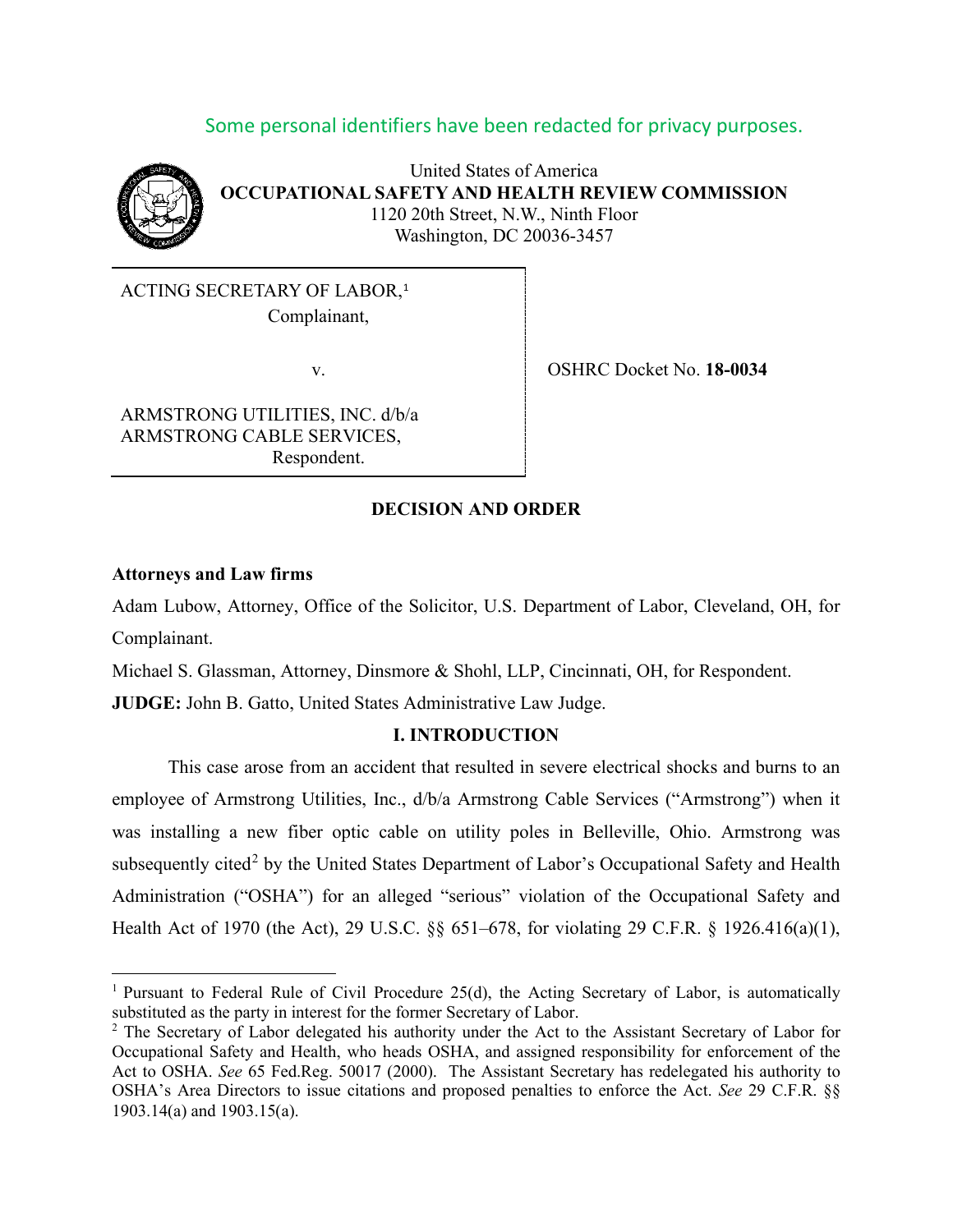one of the general requirements contained in Subpart K (Electrical) of the Construction standards, with a proposed penalty of \$12,675.00. After Armstrong timely contested the citation, the Secretary of Labor ("Secretary") filed a formal complaint with the Commission alleging both a violation of 29 C.F.R. §1926.416(a)(1) and, in the alternative, a violation of 29 C.F.R.  $$1910.268(b)(7).<sup>3</sup>$  $$1910.268(b)(7).<sup>3</sup>$  $$1910.268(b)(7).<sup>3</sup>$ 

The parties stipulated Armstrong is an employer engaged in a business affecting commerce within the meaning of section (5) of the Act, 29 U.S.C. § 652(5). (Compl. ¶ 1, Answer  $\P$ 4). The Court also concludes it has jurisdiction of this action under section 10(c) of the Act, 29 U.S.C.  $\S 659(c)$ .<sup>[4](#page-12-1)</sup> A bench trial was held in Cleveland, Ohio. Pursuant to Commission Rule 90, after hearing and carefully considering all the evidence and the arguments of counsel, the Court issues this Decision and Order, which constitutes its final disposition of the proceedings.<sup>[5](#page-12-2)</sup> For the reasons indicated *infra*, the Court concludes all the elements necessary to prove a serious violation of § 1910.268(b)(7) have been established by the Secretary*.* Accordingly, the citation is **AFFIRMED** as a serious violation and Armstrong is **ASSESSED** a civil penalty of \$11,407.00.

### **II. BACKGROUND**

<span id="page-12-0"></span><sup>&</sup>lt;sup>3</sup> At the informal conference held by OSHA on January 3, 2018, Armstrong argued its activities did not constitute Construction, but rather General Industry, and therefore 29 C.F.R. §1910.268 should be the governing standard. (Sec'y's Br. at 2-3.) The Secretary asserts the proper standard is §1926.416(a)(1) but that the record developed at trial establishes a violation under either standard. (*Id.* at 3.)

<span id="page-12-1"></span><sup>4</sup> Armstrong contested jurisdiction on the grounds the Secretary failed to file a complaint within twenty days of receipt of Armstrong's notice of contest and did not request an extension of time in advance of the date on which the complaint was due to be filed, "as required by 29 C.F.R §2200.5." (Pretrial Order at ¶4.) The Court finds no merit in this argument. The applicable version of Commission Rule 5 in effect at the time of the filing of the Complaint provided that "in exigent circumstances, an extension of time may be granted even though the request was filed after the designated time for filing has expired." 29 C.F.R §2200.5 (2018). However, "the party requesting the extension must show, in writing, the reasons for the party's failure to make the request before the time prescribed for the filing had expired." (*Id.*) The Secretary met this requirement when he asserted in his motion that "due to the lapse in government funding, the filing deadline was inadvertently missed." More importantly, the requirement to file a complaint arises under the Commission's procedural rules and is not jurisdictional. *Asarco, Inc. El Paso Division*, 8 BNA OSHC 2156 (No. 80-1028, 1980); *Howard Electric Co.*, 11 BNA OSHC 1091 (No. 80- 2111, 1982). The Commission has long held a citation should not be dismissed for failure of a party to comply with procedural rules. *Asarco*, 9 BNA OSHC at 2163 (citations omitted). As the Commission held in *Asarco*, "the policy in law in favor of deciding cases on their merits generally prevails unless the party's noncompliance results from its own contumacious conduct or results in prejudice to the opposing party." *Id.*, *citing Duquesne Light Co.*, 8 BNA OSHC 1218 (Nos. 78-5034, et. al., 1980).

<span id="page-12-2"></span> $<sup>5</sup>$  If any finding is in truth a conclusion of law, or if any stated conclusion is in truth a finding of fact, it</sup> shall be deemed so.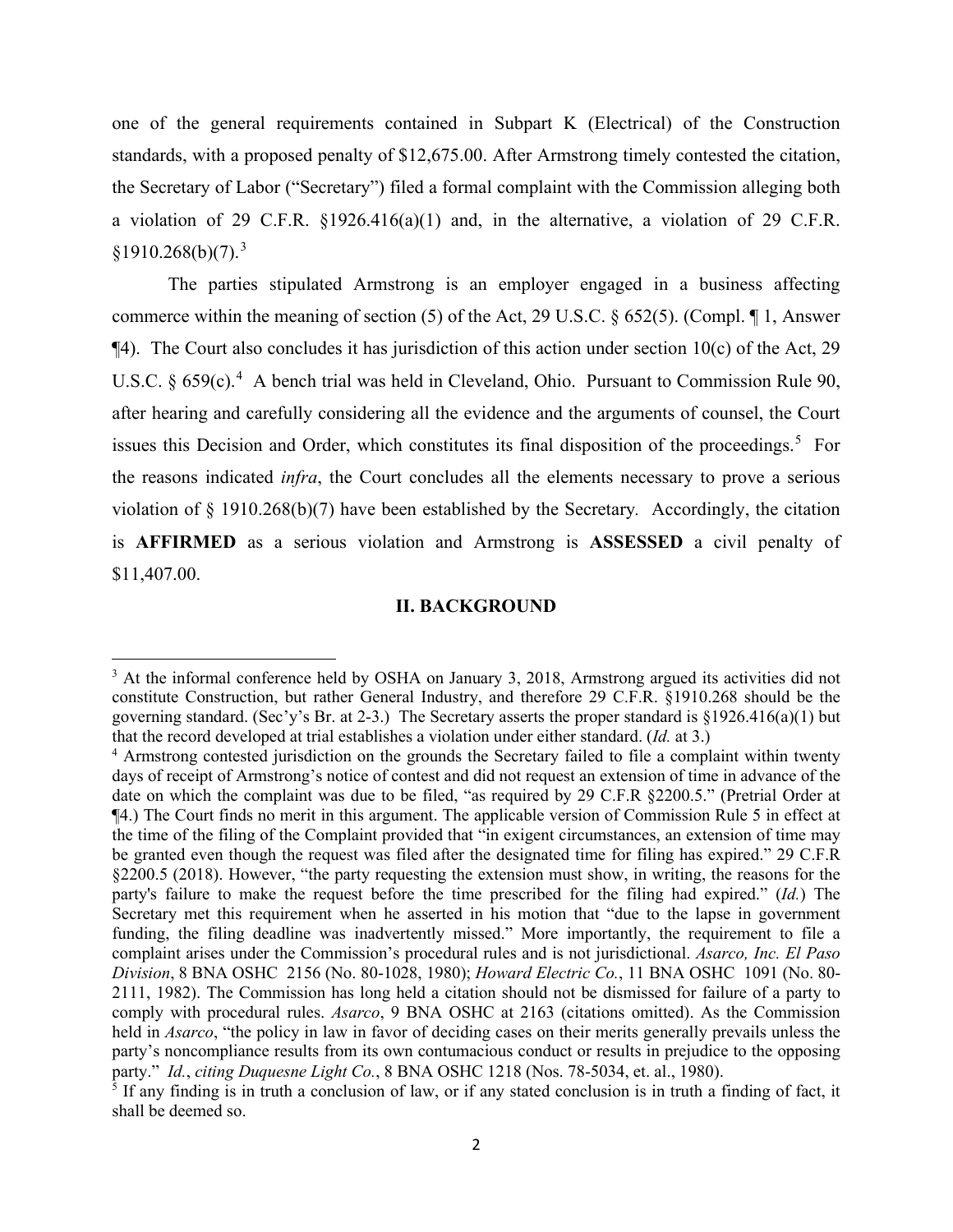Armstrong is a telecommunications provider, primarily in rural areas. (Tr. 275.) Armstrong regularly utilizes crews of four workers to install new fiber optic cable on overhead utility poles in rural areas. (Tr. 279.) One worker installs the cable, certain other wires, and hardware from an elevated bucket truck, while a second worker slowly drives the truck down the road. (Tr. 32-33.) A third worker flags traffic and watches for road obstructions. (*Id.*) The final member of the crew manages the spool of cable being installed. (*Id.*; *see also* Pretrial Order, Attach. C at ¶2.)

The work crews install the cable on the utility poles in a three-stage process. (Tr. 289.) First, the crew installs hardware known as "attachers" on the utility pole. (Tr. 289-92.) The crew pulls a steel strand through the space where the cable will later go and attaches the steel strand to the attachers. (*Id.*) Second, the crew pulls the cable alongside the steel strand and attaches two wires together with metal boxes known as "quad blocks." (Tr. 292-294, 333-34.) A quad block is a metal locking mechanism, which clamps to the steel strand and the fiber optic cable holding them in place. (Tr. 65.) Finally, the crew lashes the steel strand and the cable together. (Tr. 294- 95.) Performing one phase of the three-stage installation process is referred to as a "run." (Tr. 321.) Runs last for part or all of a workday and can be up to 3 miles long. (Tr. 335.) To string the cable during the second stage of the process the cable is attached to the elevated bucket using an attachment called a "becky" (a metal clamp with a hook attached to the end). (Tr. 331-33, 65.) The truck and the elevated bucket slowly pass down the road, pulling the cable along. (Tr. 333- 34.) The worker in the bucket then attaches the quad blocks at certain distances to hold the cable close to the steel strand. (*Id.*)

To pass through wooded areas during a run, workers throw a weighted ball through the trees. The weighted ball is attached to the becky by material known as "mule tape." After throwing the ball through the wooded area, the worker in the bucket booms backwards out of the trees, the truck then drives slightly forward, and then booms back into the trees. The worker then grabs the mule tape to retrieve the weighted ball and manually pulls the becky and the cable through the trees. This process is repeated until the worker passes through the trees and the becky can again be attached directly to the bucket for direct pulling. (Tr. 334-35.)

On July 12, 2017, a mobile crew of Armstrong employees was installing a new fiber optic cable on utility poles owned by Ohio Edison on Riggle Road in Belleville, Ohio. (Pretrial Order, Attach. C ¶1; *see also* Ex. C 11; Tr. 37, 152-153). Riggle Road is located in a rural area,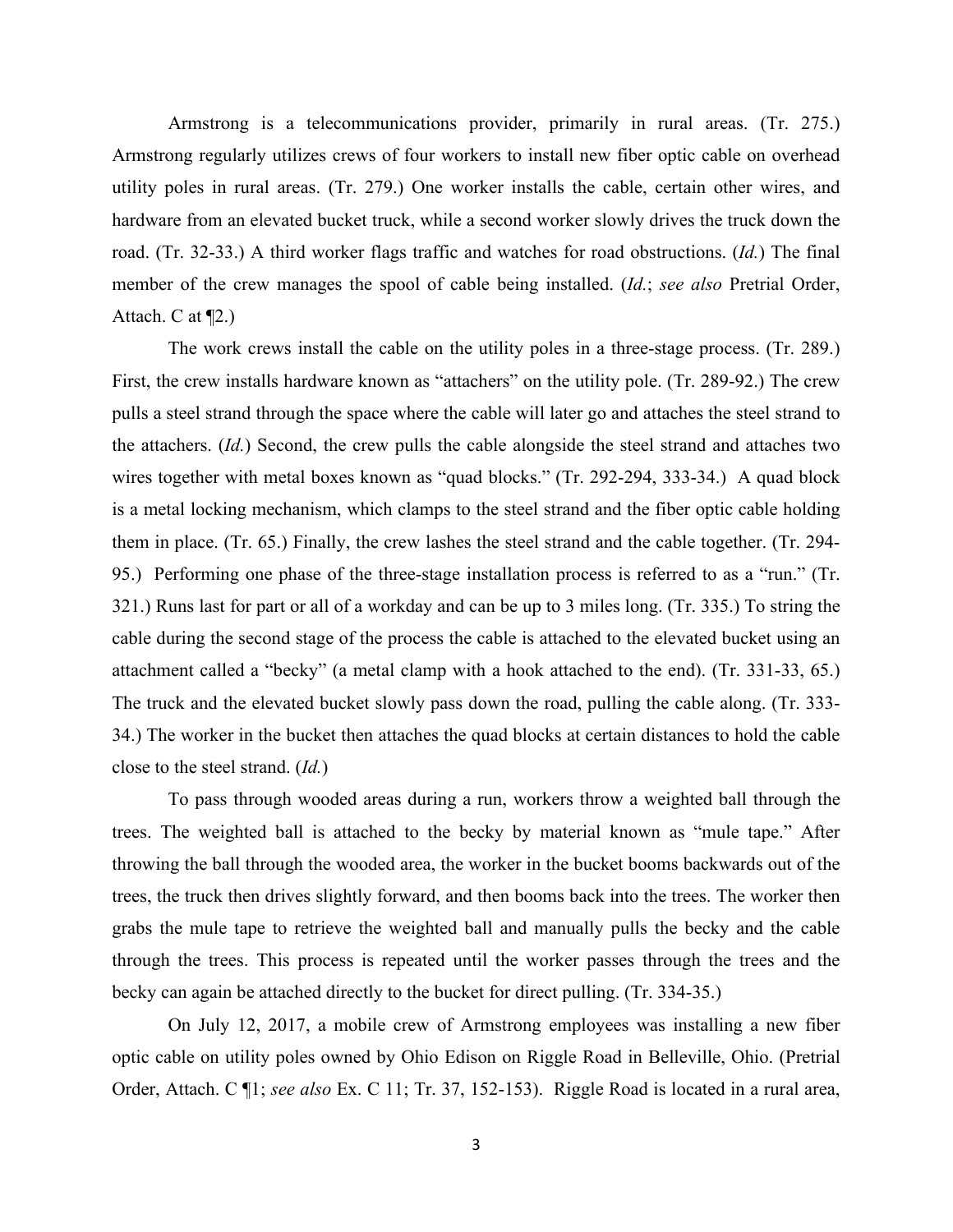and surrounded by hilly, treed terrain. (Tr. 25). The crew was composed of four employees: Foreman Brian Hilderbrand, who, when the incident occurred, was standing in the roadway monitoring work and watching traffic; Bob Stroup, who was driving the boom truck; Travis Reed, who was manning the cable spool; and [redacted], who was stationed in the bucket of the aerial lift. (*Id.* at 32-33). In preparation for the July 12, work on Riggle Road, Hilderbrand surveyed Riggle Road, laid out the necessary road signs, and assessed the layout of the terrain. (*Id.* at 40). During the span of the run on Riggle Road, the poles transitioned from stacked I-Poles to T-Poles. (*Id.* at 39).

Around 2:30 P.M. on July 12, [redacted] sustained electrical shock injuries while in the aerial lift truck after contacting the 7800-volt primary line that was outside the telecommunications space. (Tr. 33; *see also* Pretrial Order, Attach. C at ¶3). At the time of his injury, [redacted] was working between Poles 17 and 18, which were both T-Poles. (*Id.* at ¶4; *see also* Tr. 35). Prior to the incident, [redacted] was in the process of retrieving the weighted ball to string fiber optic cable to the pre-existing metal strand. (Tr. 33.)

Two days later, Compliance Safety and Health Officer Corrine Majoros initiated an inspection. Significantly, Majoros did not take any measurements during the inspection of the approach distance between the primary electrical wire and the fiber optic cable for each of the relevant poles. According to measurements taken by Armstrong over three months later on October 30, 2017, at Pole 17 the primary electrical wire was located 33 feet, 4 inches, above the ground and the fiber optic cable was located 22 feet, 11 inches above ground, a difference of 10 feet, 5 inches between the two wires. Mid-span between Poles 17 and 18, the primary wire was located 22 feet, 1 inch, above the ground and the fiber optic cable was located 17 feet, 4 inches, above the ground, a difference of four feet, 9 inches between the two wires. At Pole 18, the primary electrical wire was located 22 feet, 6 inches, above the ground and the fiber optic cable was located 17 feet, 6 inches, above the ground, a difference of 5 feet between the two wires. (Pretrial Order, Attach. C at ¶5). The record does not indicate that the measurements taken three months later on October 30 were an accurate indication of the actual measurements on the day of the accident. Therefore, the Court gives little weight to this proffered evidence.

# **III. ANALYSIS**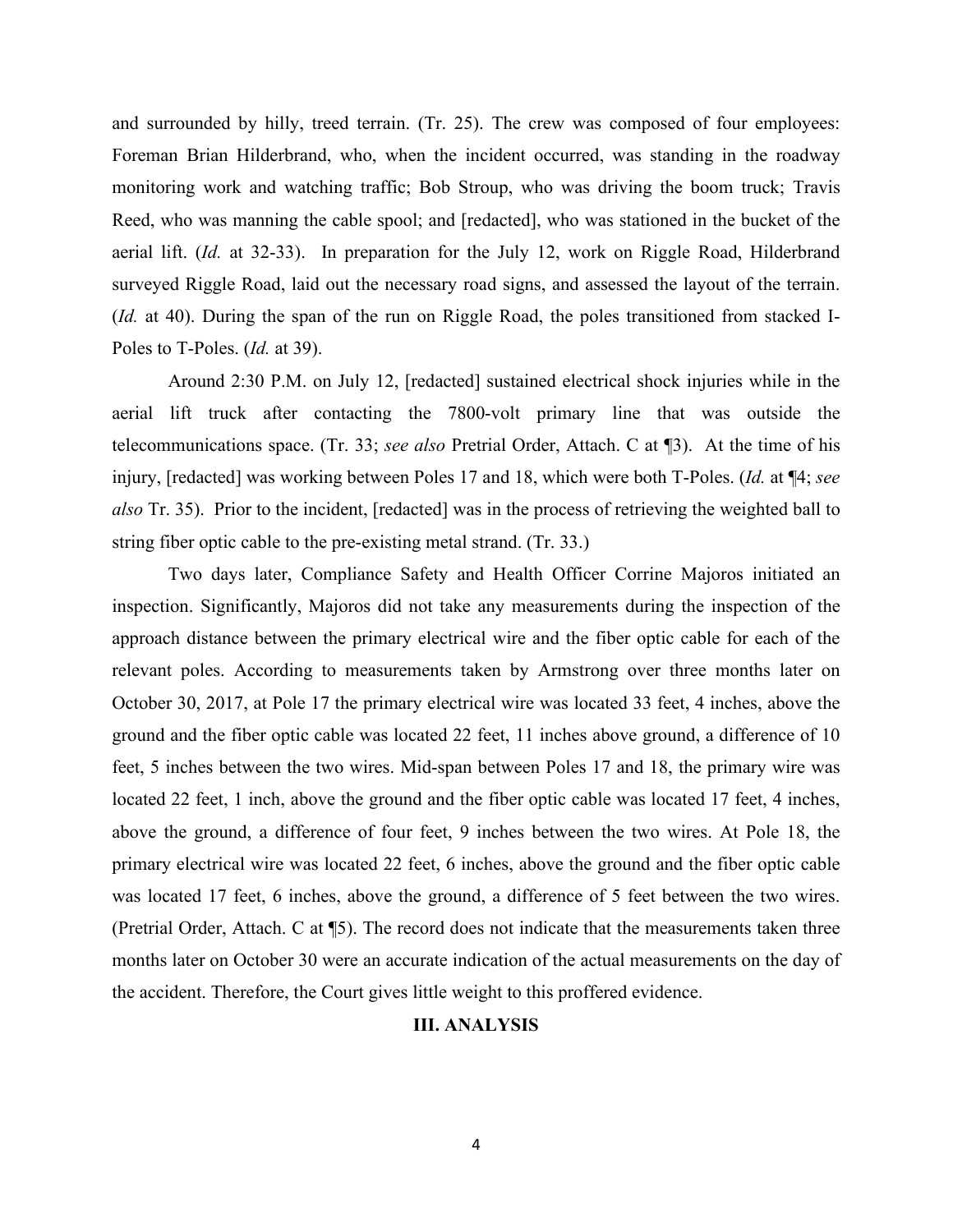Under the law of the Sixth Circuit where the action arose, [6](#page-15-0) "[t]o establish a *prima facie* violation of the Act, the Secretary of Labor must show by a preponderance of the evidence that  $(1)$  the cited standard applies to the facts, (2) the requirements of the standard were not met, (3) employees had access to the hazardous condition, and (4) the employer knew or could have known of the hazardous condition with the exercise of reasonable diligence.'" *Mountain States Contractors, LLC v. Perez*, 825 F.3d 274, 279 (6th Cir. 2016) (*quoting Carlisle Equip. Co. v. Sec'y of Labor & Occupational Safety*, 24 F.3d 790, 792–93 (6th Cir. 1994) (internal citation omitted)).

### **A. Alleged Violation**

The Secretary asserts in the amended complaint and citation that Armstrong violated one of the general requirements of the construction standards found at 29 C.F.R § 1926.416(a)(1) or, in the alternative, the telecommunications standard found at 29 C.F.R. §1910.268(b)(7), when its employees working in proximity to a 7800-volt electric power circuit were exposed to electrocution and electrical shock injuries. (*See* Compl. at Ex. A.) The cited construction standard mandates that "[n]o employer shall permit an employee to work in such proximity to any part of an electric power circuit that the employee could contact the electric power circuit in the course of work, unless the employee is protected against electric shock by deenergizing the circuit and grounding it or by guarding it effectively by insulation or other means." 29 C.F.R. § 1926.416(a)(1). The cited telecommunications standard mandates unless one of the enumerated exceptions applies (none of which Armstrong asserted), the "employer shall ensure that no employee approaches or takes any conductive object closer to any electrically energized overhead power lines and parts than prescribed in Table R-2[.]" 29 C.F.R § 1910.268(b)(7).

# **1. Whether Cited Standards Apply to the Facts**

<span id="page-15-0"></span><sup>6</sup> Under the Act, an employer may seek review in the court of appeals in the circuit in which the violation occurred, the circuit in which the employer's principal office is located, or the District of Columbia Circuit. 29 U.S.C. § 660(a). The Secretary may seek review in the circuit in which the violation occurred or in which the employer has its principal office. 29 U.S.C. § 660(b). The citation was issued in Ohio, which is in the Sixth Circuit. Armstrong's corporate office is in Pennsylvania, which is in the Third Circuit. In general, "[w]here it is highly probable that a Commission decision would be appealed to a particular circuit, the Commission has . . . applied the precedent of that circuit in deciding the case—even though it may differ from the Commission's precedent." *Kerns Bros. Tree Serv.*, 18 BNA OSHC 2064, 2067 (No. 96-1719, 2000) (citation omitted). Since both parties cited to Sixth Circuit precedent in their briefs, it is highly probable that this decision would be appealed to that circuit. Therefore, the Court applies the precedent of the Sixth Circuit in deciding this case.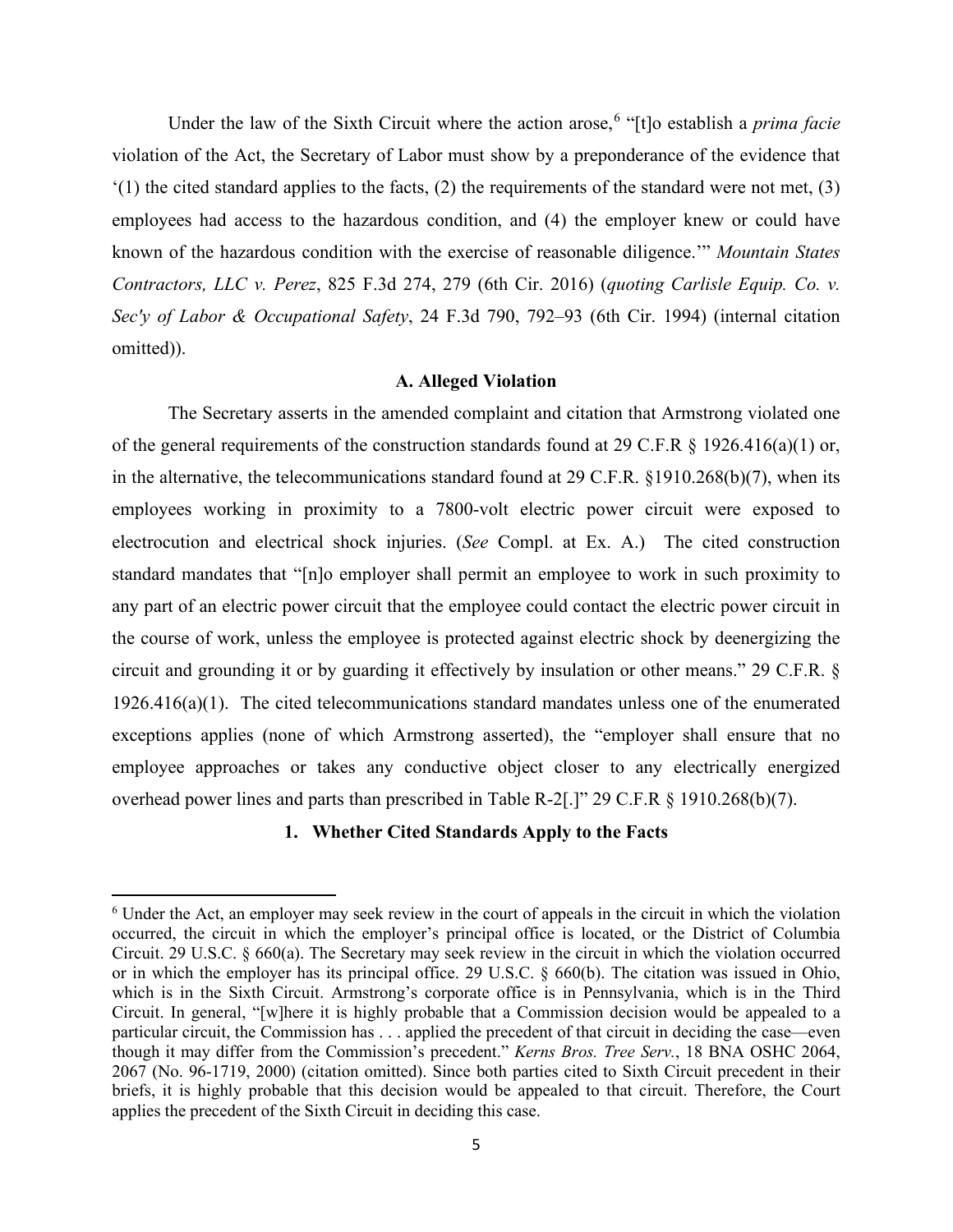"The [Construction] standards . . . apply . . . to every employment and place of employment of every employee engaged in construction work." 29 C.F.R. § 1910.12(a). "Construction work" is defined in §1910.12 as "work for construction, alteration, and/or repair, including painting and decorating." 29 C.F.R. § 1910.12(b). The telecommunications standards "apply to the work conditions, practices, means, methods, operations, installations and processes performed at . . . telecommunications field installations, which are located outdoors or in building spaces used for such field installations." 29 C.F.R. §1910.268(a)(1). The Secretary argues the work conducted by Armstrong's crew was construction work. (Sec'y's Br. at 8.) Armstrong argues that the construction standard "is wholly inapplicable to Armstrong's telecommunications workers engaged in 'field work' as specifically defined in the telecommunications standard[.]" (Resp't's Br. at 23.)

The Secretary argues "[t]here is scant precedent under Section 1910.268 whether work performed in the telecommunication industry constitutes construction work." (Sec'y's Br. at 10.) According to the Secretary, "[t]he only cases discussing this particular issue with any particularity, *Pac. Gas & Elec. Co.*, 2 O.S.H. Cas. (BNA) 1692 (O.S.H.R.C. 1975) and *Gulf States Utilities Co.*, 12 O.S.H. Cas. (BNA) 1544 (O.S.H.R.C. 1985) turned on whether replacement of wires and structures constituted 'improvement' or 'maintenance.' " (*Id.*) The Court finds no merit in the Secretary's argument since both cited cases involved performing work on electric power lines, not telecommunications lines.

However, in a Commission case actually on point, *United Telephone Company of the Carolinas*, which implicated both the construction and telecommunications standards, the Commission held that at the time the citation in that case was issued, "the erection and removal of telephone poles and the transfer of lines was considered 'construction work' and subject to all pertinent construction standards." *United Tel. Co. of the Carolinas*, 4 BNA OSHC 1644, 1646 (No. 4210, 1976). Subsequent to the issuance of the citation in that case the Secretary adopted the telecommunications standard, and therefore, the Commission held "erecting and removing telephone poles and transferring lines were reclassified at § 1910.268(a)(1) as 'field work'" and "the condition for which Respondent was cited is now regulated by  $\S$  1910.268(b)(7) and  $\S$ 1910.268(j)(4)(i) and (ii)." *Id.*

In adopting the telecommunications standard, the Secretary explained in the preamble that "they will prevail over any general standards in Part 1910" if they "contain standards which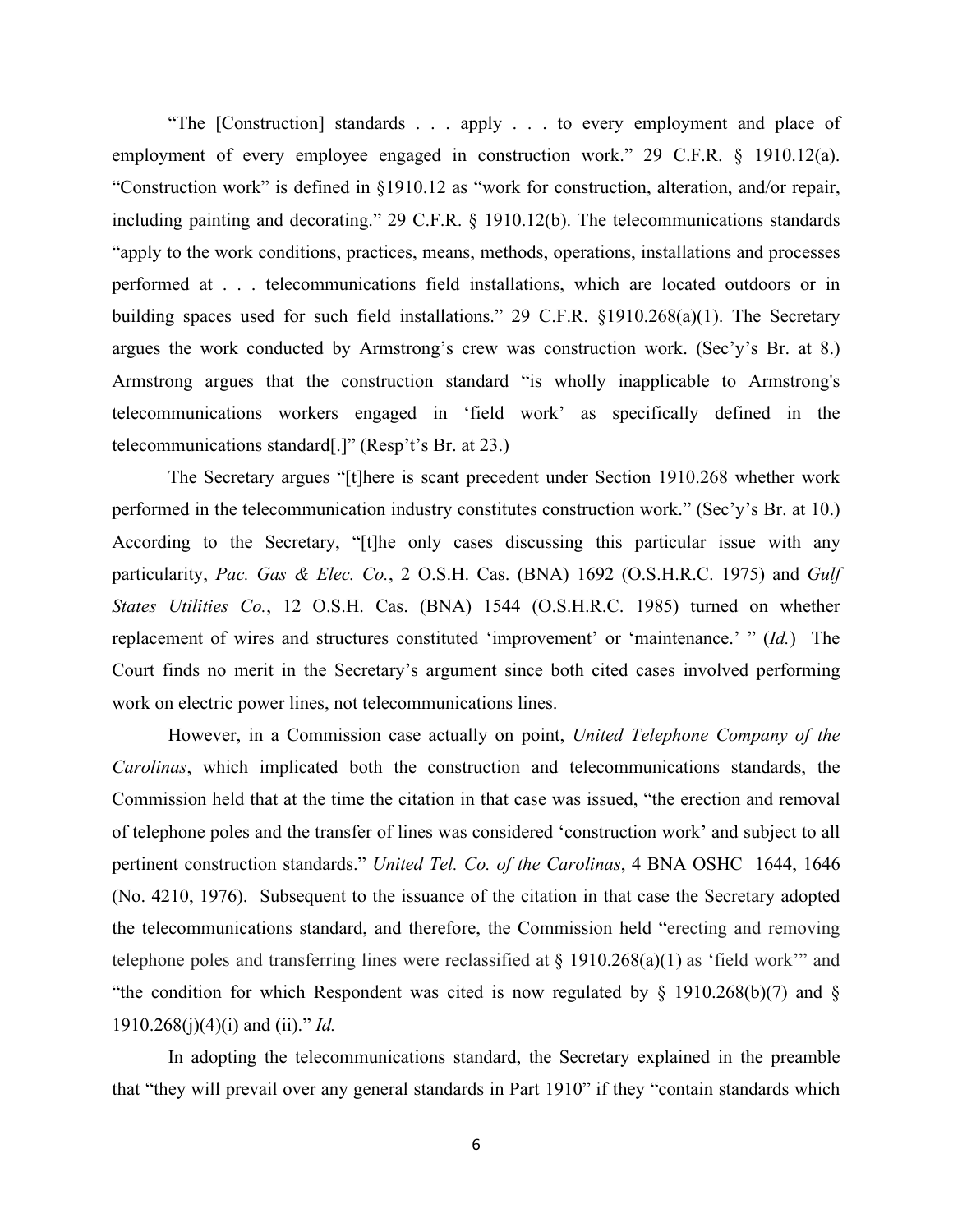apply to unique employment conditions in telecommunications[.]" 40 Fed. Reg. 13,437 (1975). Thus, the Commission "interpret[ed] the Secretary's actions as preempting the applicability of certain general construction standards by adopting standards specifically drafted for the telecommunications industry." *United Telephone*, 4 BNA OSHC at 1647.

The telecommunications standard defines "field work" as "the installation, operation, maintenance, rearrangement, and removal of conductors and other equipment used for signal or communication service, and of their supporting or containing structures, overhead or underground, on public or private rights of way, including buildings or other structures." 29 C.F.R. §1910.268(a)(1). Armstrong engages in the telecommunication industry, providing digital cable services to residential and commercial customers, including television, telephone, and high-speed internet services. To provide these services, the company's operations included field work installing fiber optic cable on existing utility poles owned by other utility companies.

Therefore, the Court concludes the cited telecommunications standard prevails over the cited construction standard. Applying *United Telephone*, the condition for which Armstrong was cited was reclassified as field work in §1910.268(b)(7) and can no longer be considered construction work under  $\S$  1910.12(a). The Court concludes the cited telecommunications standard did apply, but the cited construction standard did not apply, and the portion of the amended citation asserting a violation of the construction standard must be vacated.

### **2. Whether Cited Telecommunication Standard Was Violated**

This standard requires that "[t]he employer shall ensure that no employee approaches or takes any conductive object closer to any electrically energized overhead power lines and parts than prescribed in Table R-2[.]" 29 C.F.R. §1910.268(b)(7). The parties stipulated this case involved a 7800-volt primary line. As referenced in the standard, Table R-2 provides, for voltages between 2,000 and 15,000 volts, the minimum approach distance is 24 inches. 29 C.F.R. §1910 Subpart R, Table R-2. The Secretary argues, and the Court agrees, as "[redacted] actually came in to contact with the electrical wire," he was clearly less than 24 inches away from the wire. (Sec'y's Br. at 16.) Therefore, the Secretary has established Armstrong violated the telecommunications standard since the approach distance was closer than 24 inches.

### **3. Whether Employees Had Access to Hazardous Condition**

The hazard was the 7800-volt electrical wire. Armstrong's employees were working in a vehicle-mounted bucket lift that had the ability to contact the overhead electrical wire and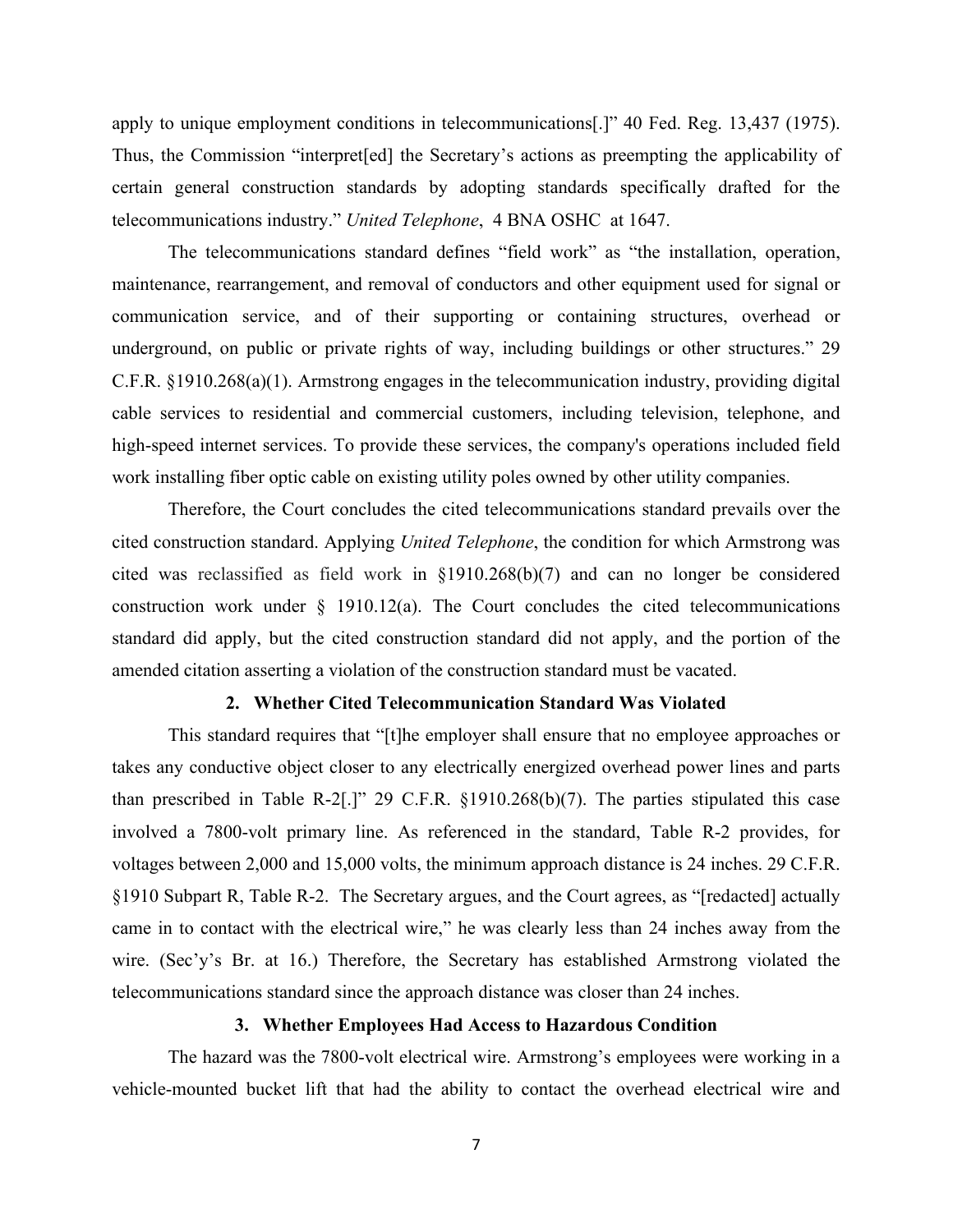[redacted] actually made physical contact with the electrical wire. There can be no dispute that [redacted] was exposed to the hazard. Therefore, the Secretary has established employee access to the hazardous condition.

# **4. Whether Armstrong Knew or Could have Known of Hazardous Condition With the Exercise of Reasonable Diligence**

The fourth and final condition for a prima facie violation of the Act requires that the employer knew of the hazardous condition or could have known through the exercise of reasonable diligence. *Mountain States Contractors, LLC v. Perez*, 825 F.3d at 283–84 (*citing Carlisle Equip. Co.*, 24 F.3d at 792–93). The knowledge of a supervisor or foreman, depending on the structure of the company, can be imputed to the employer. *Id.* (citations omitted). The Secretary alleges Armstrong, "with the exercise of reasonable diligence, could have known the assigned work would bring [redacted] close to the live electrical wire and therefore it could have taken the necessary measures to ensure the hazard was eliminated." (Sec'y's Br. at 17-18.) The Court agrees.

There is no dispute the gap between the two wires decreased by more than 5 feet between the two poles and was several feet shorter at the location of the incident than it had been at the previous pole. (Pretrial Order, Attach. C at ¶5; *see also* Tr. 301, 308, 399-400.) Armstrong's expert opined it would be important for the worker in the bucket to know about such a decrease in the distance between the telecommunications wires and the electrical wires. (Tr. 430.)

Foreman Hildebrand admitted he and his crew typically worked with the wires at shoulder level. (Tr. 385.) Work in such proximity would place an employee's head above the lower wire and within the 40-inch gap between lines and at least as close as 32 inches from the electrical wire, leaving little margin of error to maintain a minimum 24-inch clearance." (*Id.*) The Court agrees with the Secretary that reasonable diligence required Armstrong to inspect their run for significant changes in working conditions, such as the easily-observable 5-foot change in wire distance between Poles 17 and 18. With the exercise of reasonable diligence on July 12, 2017, Armstrong could have known of this hazard. Therefore, the Court concludes the Secretary established that Armstrong possessed knowledge of the violative conditions. Thus, the Court concludes the Secretary has established a *prima facie* violation of the Act as it relates to the cited telecommunications standard.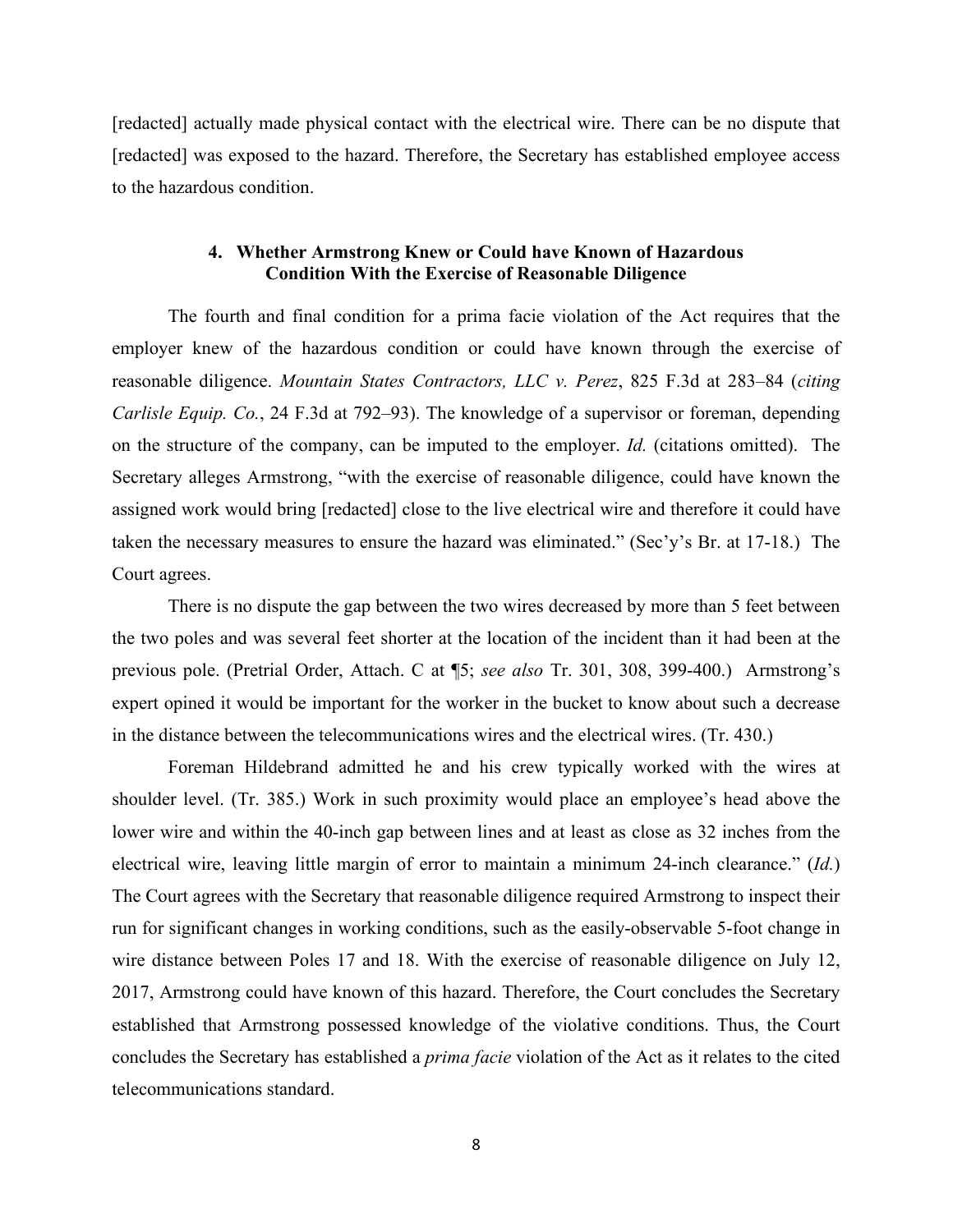### **B. Serious Violation**

A serious violation exists "if there is a substantial probability that death or serious physical harm could result from a condition which exists[.]" 29 U.S.C. § 666(k). "To find a serious violation the Secretary need not show that an accident was probable, only that an accident was possible." *Mayflower Vehicle Sys., Inc. v. Chao*, 68 F. App'x 688, 693 (6th Cir. 2003) (citation omitted). Here, the telecommunications standard violation was a serious one since there was a substantial probability that death or serious physical harm could result from exposure to electrocution and electrical shock injuries.

# **C. Affirmative Defense[7](#page-19-0)**

"In the Sixth Circuit, in order to successfully assert [the unpreventable employee misconduct] defense, an employer must show that it has a thorough safety program, it has communicated and fully enforced the program, the conduct of the employee was unforeseeable, and the safety program was effective in theory and practice." *Danis-Shook Joint Venture XXV v. Sec'y of Labor*, 319 F.3d 805, 812 (6th Cir. 2003). Further, "to be effective, the safety program must be designed such that, if followed, it would prevent the violations at issue." *Id.*

### **Whether Armstrong Had a Thorough Safety Program**

Armstrong had a comprehensive 88-page safety manual that covered a variety of safety topics including, working aloft, aerial lift safety, personal protective equipment, electrical safety, concern for safety, hazards in the field, and vehicle safety. (Ex. R-1 at 5-6.) The electrical safety portion of the safety manual expressly stated that "no employee shall approach or take any conductive object closer to any electrically energized overhead power lines than" the distances established in Table R-2 of § 1910.268, which is listed within the policy. (*Id.* at 49; *see also*, Tr. 133, 173-174, 209, 218-220, 238). Armstrong had a thorough safety program.

# **Whether Armstrong Communicated the Safety Program**

At the beginning of their employment, Armstrong employees attended a New Employee Safety Orientation, which covers a range of topics including a review of the Armstrong safety manual and electrical safety training. (Tr. 221.) Armstrong's safety program covered topics such as recognizing different types of power lines, recognizing voltages, conductivity and insulation, voltage testing, and respecting minimum distances from energized lines. (Tr. 89, 218-221, 238-

<span id="page-19-0"></span> $<sup>7</sup>$  Although Armstrong raised numerous affirmative defenses in its Answer, it only preserved in the</sup> Pretrial Order the "isolated employee misconduct defense" and lack of jurisdiction.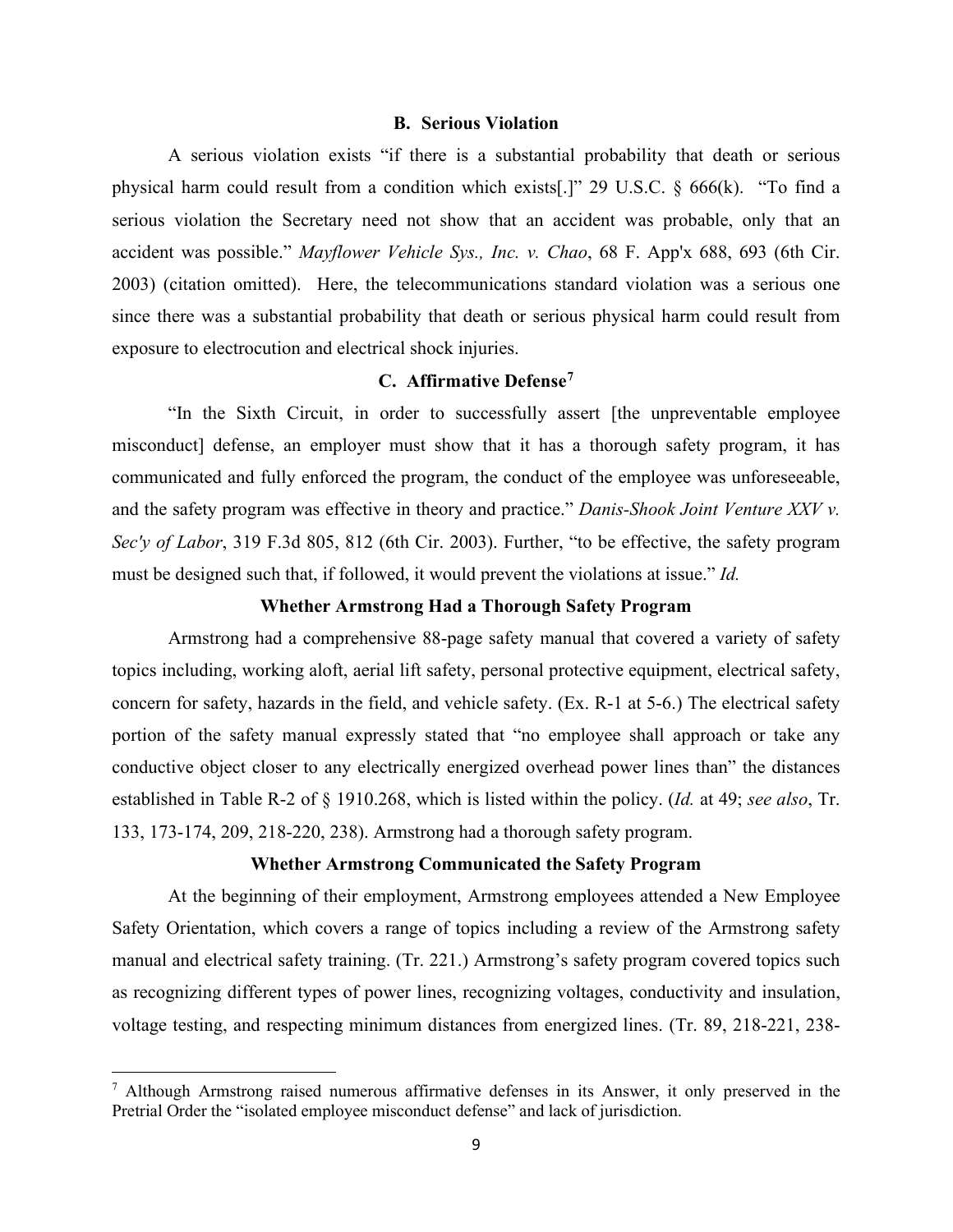239; *see also* Ex. R2). Armstrong's employees also had access to safety policies and safety training on its intranet site. (Tr. 230). Armstrong also required employees to attend Climbing school, boot camp, annual bucket truck training,<sup>[8](#page-20-0)</sup> monthly safety meetings<sup>[9](#page-20-1)</sup> and job specific safety training, which all covered electrical safety training, including maintaining safe distances from energized power lines. (Ex. R-5). Additionally, Armstrong brought in outside training on electrical safety through presentations by power companies and industry produced-videos. (Tr. 236-237).

[redacted] and Hilderbrand were long-term employees, who attended numerous trainings on electrical safety and safety awareness, including annual bucket truck training. (Tr. 238-239; *see also* Ex. R-2; Ex. R-4; Ex. R-6 at 1-9, 20, 29).[10](#page-20-2) [redacted] and the other aerial lineman received annual training on electrical safety, including review of the safe approach distances to electrical power. Several of the training sessions reviewed the safety manual or recited the Armstrong safety manual's rule on maintaining safe distances to overhead power lines. (Ex. R-2 at 11; Ex. R-4 at 26; Ex. R-6 at 2-3, 30; *see also* Tr. 85-86, 221.) Armstrong effectively communicated its safety program.

### **Whether Armstrong's Safety Program Was Effective in Theory and Practice**

Armstrong had an effective safety policy in theory since its program expressly prohibited employees from approaching or taking any conductive object closer to any electrically energized overhead power lines than the distances established in Table R-2 of § 1910.268, which is listed within the policy. There is no evidence the electrical safety portion of its safety manual had ever been violated prior to the accident and Supervisor Hilderbrand testified he never observed employees within 24 inches of an overhead high-voltage line. (Tr. 356.) Armstrong had an effective safety policy in practice.

# **Whether Armstrong's Safety Program Was Designed Such That, if Followed, It Would Prevent Violation at Issue**

<span id="page-20-0"></span><sup>&</sup>lt;sup>8</sup> Bucket truck training was required before an employee can operate a bucket truck (aerial lift) and was renewed on an annual basis. (*Id.* at 221 ). In bucket truck training, employees were required to review the safety manual and related policies. (*Id.*)

<span id="page-20-1"></span><sup>&</sup>lt;sup>9</sup> Monthly safety meetings rotate through a variety of topics, including driving safety, sprain and strain prevention, hazcom, and electrical safety. (Tr. v. 1, 22 J-223 ). Electrical safety training is also covered in monthly meetings, sometimes as a specific topic and sometimes within other topics, such as awareness and hazard recognition. *(Id.)*

<span id="page-20-2"></span><sup>&</sup>lt;sup>10</sup> Hilderbrand, [redacted], and Stroup all had over 20 years of experience working in the aerial cable installation group at Armstrong. Reed had 6 years of experience. *(Id.* at 49-55).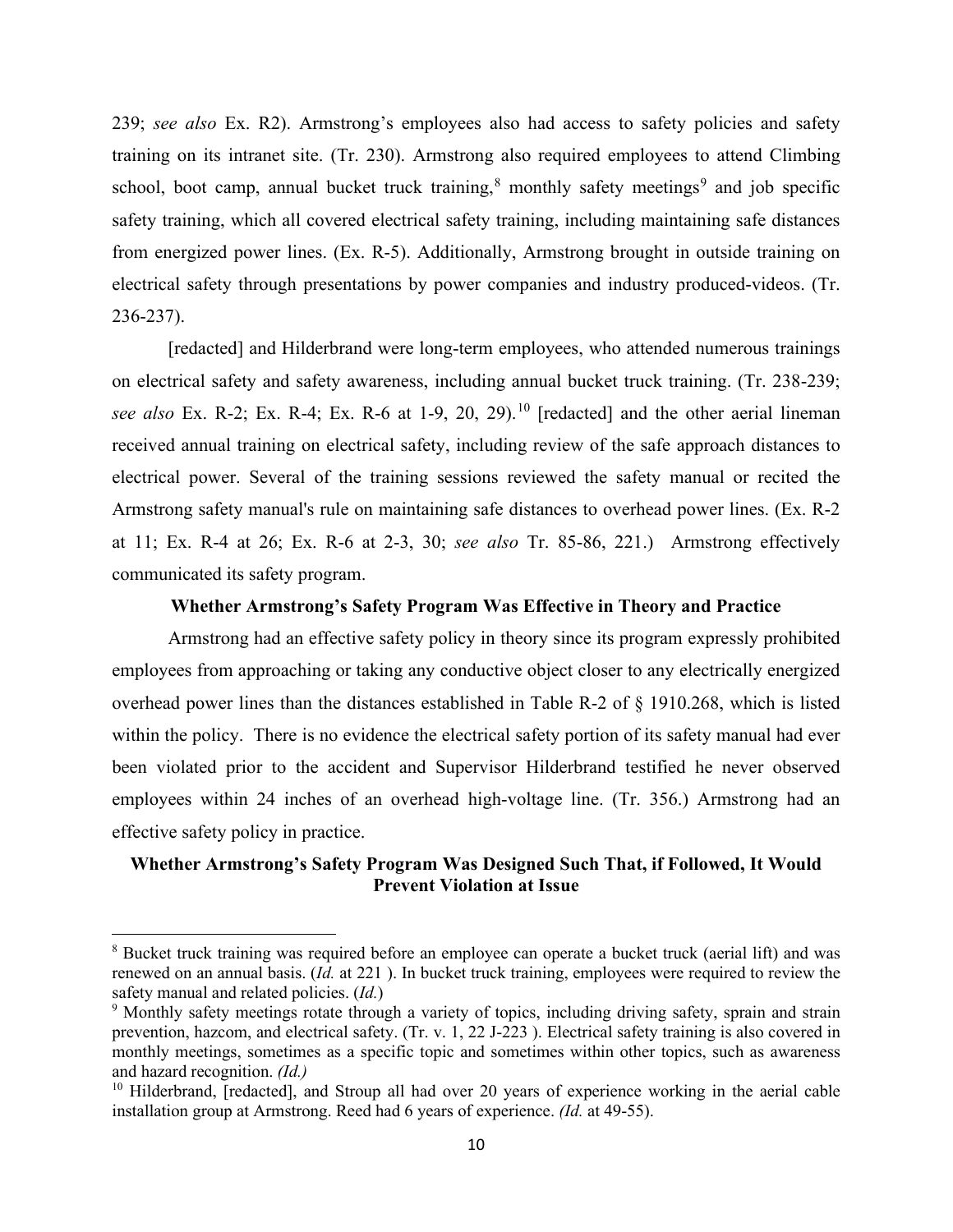Armstrong maintained a well-established work rule regarding the minimum proximity to which an employee is permitted to work near different types of power lines, which, if followed, would have prevented the incident for which Armstrong was cited. Therefore, Armstrong's safety program was designed such that, if followed, it would prevent the violation at issue.

# **Whether Conduct of [redacted] Was Unforeseeable**

[redacted] was an employee with a history of safe practices and therefore Armstrong argues, and the Court agrees, it had no reason to suspect [redacted] would not comply with its safety rules on the day of the accident. Therefore, the Court concludes [redacted]'s conduct was unforeseeable.

### **Whether Armstrong Fully Enforced Program**

Site foremen were responsible for ensuring that safety policies were followed and conducted safety inspections on a regular basis. (Tr. at 214-215). In addition to the foreman working at a site as part of the crew, front-line managers, mid-level managers, and uppermanagement also went out into the field to look for compliance with safety requirements and to look for violations. (Tr. 214-215.) However, while Armstrong proffered testimony that management conducted unannounced site visits and disciplined employees for infractions (*id.*), the Secretary argues, and the Court agrees, Armstrong did not introduce any documentation showing it effectively enforced the rules when violations were discovered.

In *Precast Servs., Inc.*, 17 BNA OSHC 1454 (No. 93-2971, 1995), the Commission noted that adequate enforcement is a critical element of the defense. Therefore, "[t]o prove that its disciplinary system is more than a 'paper program,' an employer must present evidence of having actually administered the discipline outlined in its policy and procedures." *Id.* at 1455. Thus, in *Rawson Contractors, Inc.*, 20 BNA OSHC 1078, 1081 (No. 99-0018, 2003), the Commission held an employer's unpreventable employee misconduct argument "fails without any specific evidence to corroborate its assertion that employees were disciplined." Here, as in *Rawson*, although Armstrong asserted that employees were disciplined, its employee misconduct defense fails since it proffered no specific evidence to corroborate this assertion.

# **IV. PENALTY DETERMINATION**

When the citation was issued on December 6, 2017, the maximum statutory penalty for a serious citation was \$12,675.00. [11](#page-21-0) *See* Department of Labor Federal Civil Penalties Inflation

<span id="page-21-0"></span> $11$  As originally written, the Act mandated that "[a]ny employer who has received a citation for a serious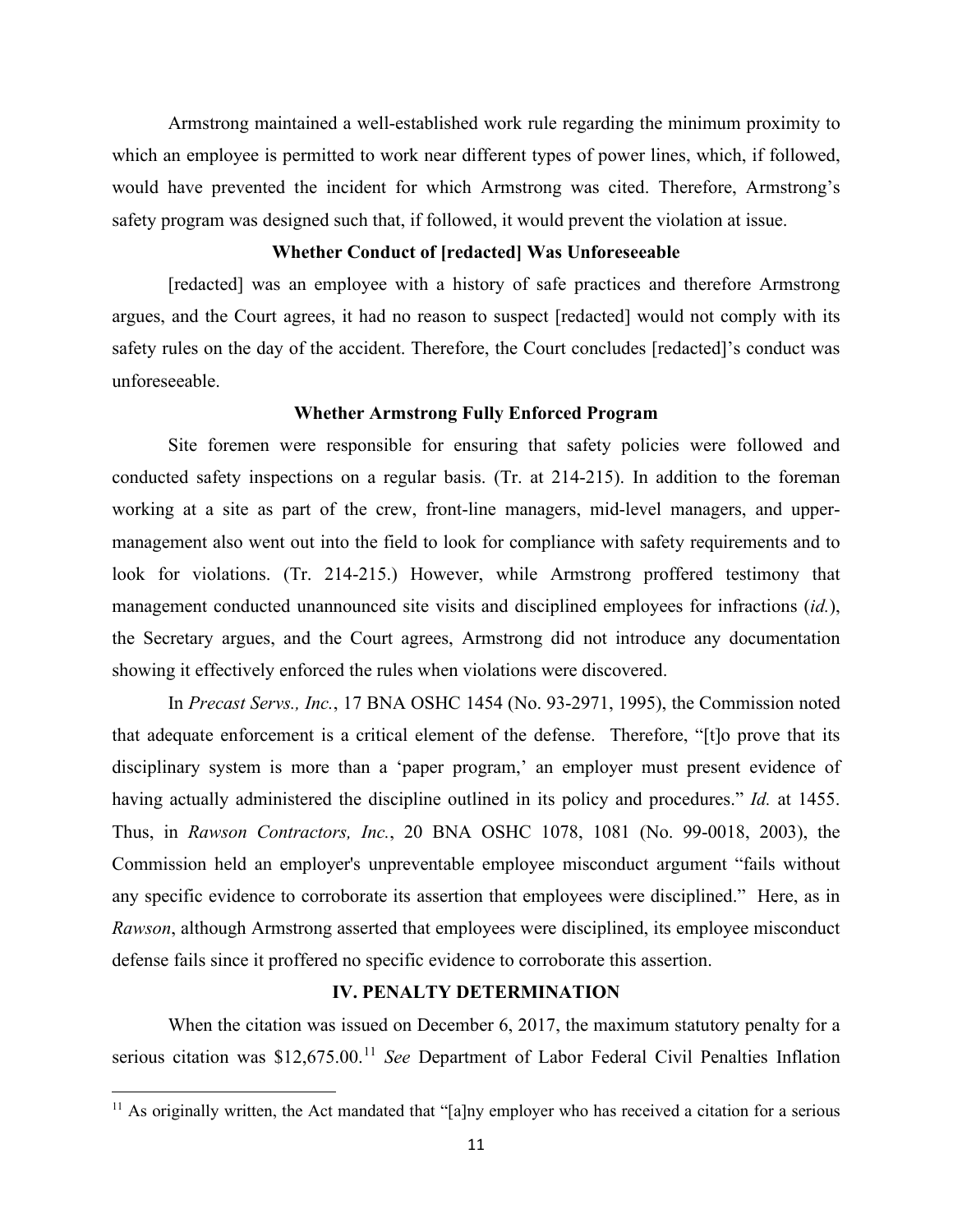Adjustment Act Annual Adjustments for 2017, 82 Fed. Reg. 5373, 5382 (Jan. 18, 2017); 29 C.F.R. §1903.15(d)(3)(2017). The Secretary proposed the maximum penalty for the violation.

Under Section 17(j) of the Act, the Commission is empowered to "assess all civil penalties provided in this section, giving due consideration to the appropriateness of the penalty with respect to the size of the business of the employer being charged, the gravity of the violation, the good faith of the employer, and the history of previous violations." 29 U.S.C. § 666(j). "These factors are not necessarily accorded equal weight; generally speaking, the gravity of a violation is the primary element in the penalty assessment." *J.A. Jones Constr.*, 15 BNA OSHC 2201, 2216 (No. 87-2059, 1993) (*citing Trinity Indus., Inc.*, 15 BNA OSHC 1481, 1483 (No. 88-2691, 1992)). The Court concludes the violation was properly classified at the highest gravity (high severity and greater probability) since the electrocution injury that resulted from [redacted]'s contact with a 7800-volt electrical wire could result in death or, as it did here, serious physical injury.

As to good faith, the Court finds a 10% reduction is appropriate, based upon Armstrong's extensive safety program, which included a comprehensive 88-page Safety Manual that covered a variety of safety topics including electrical safety. With respect to the size of the business, neither party provided evidence of the number of employees Armstrong had at the time of the accident and therefore, Armstrong is not entitled to a penalty reduction for size. Further, Armstrong was not entitled to a credit based upon its lack of history of previous violations since the company had not been inspected in the previous five years. Thus, giving due consideration to the size of the business, the gravity of the violation, good faith, and history, the Court finds the appropriate civil penalty to be imposed is \$11,407.00. Accordingly,

# **V. ORDER**

violation . . . shall be assessed a civil penalty of up to \$7,000 for each such violation." 29 U.S.C. §666(b). However, on November 2, 2015, Congress enacted the Federal Civil Penalties Inflation Adjustment Act Improvements Act of 2015, Public Law 114-74, sec. 701 (Inflation Adjustment Act), which further amended the Federal Civil Penalties Inflation Adjustment Act of 1990 as previously amended by the 1996 Debt Collection Improvement Act (collectively, the "Prior Inflation Adjustment Act"), to improve the effectiveness of civil monetary penalties and to maintain their deterrent effect. The Inflation Adjustment Act required agencies to: (1) Adjust the level of civil monetary penalties with an initial "catch-up" adjustment through an interim final rule (IFR); and (2) make subsequent annual adjustments for inflation, no later than January 15 of each year.